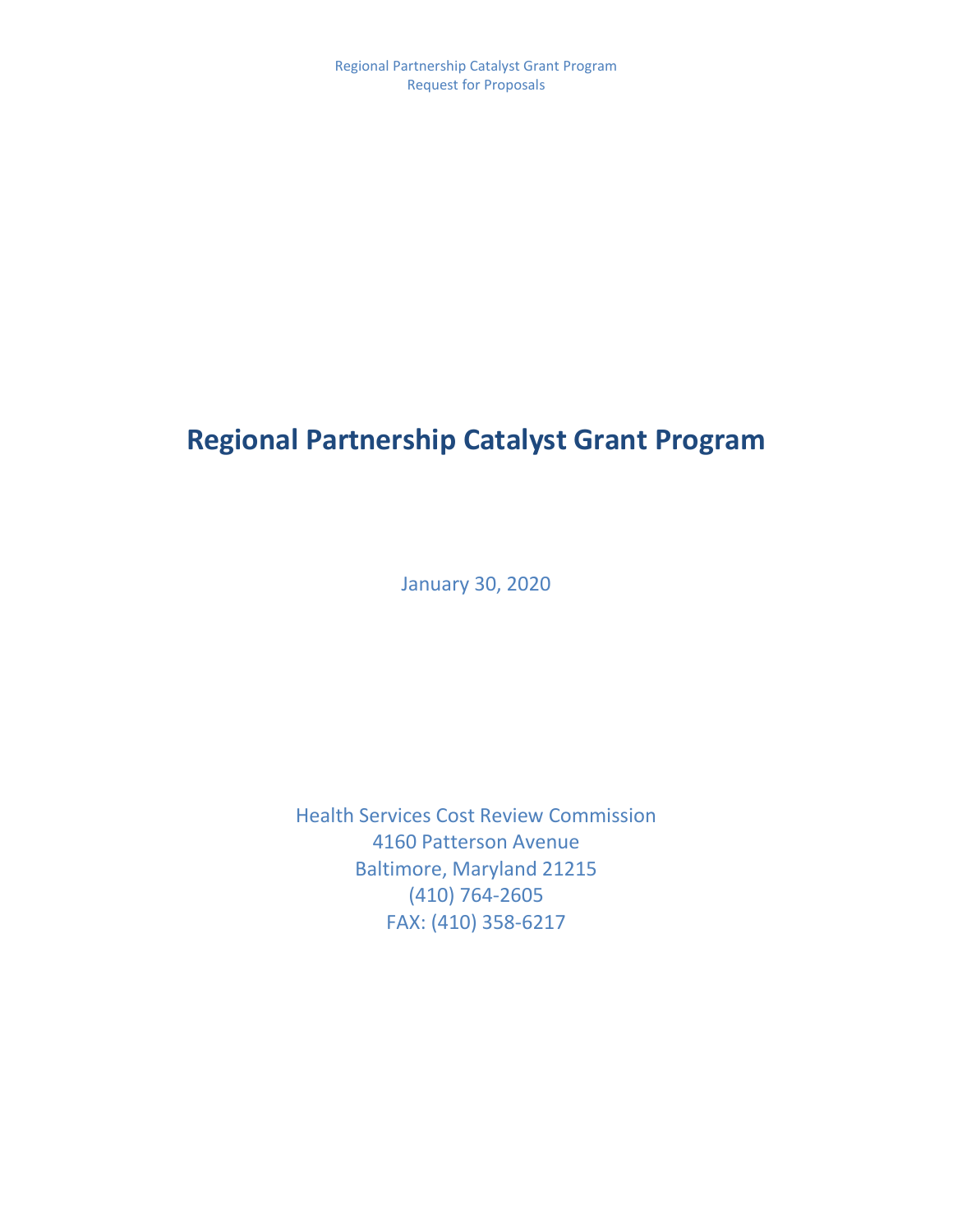## **Table of Contents**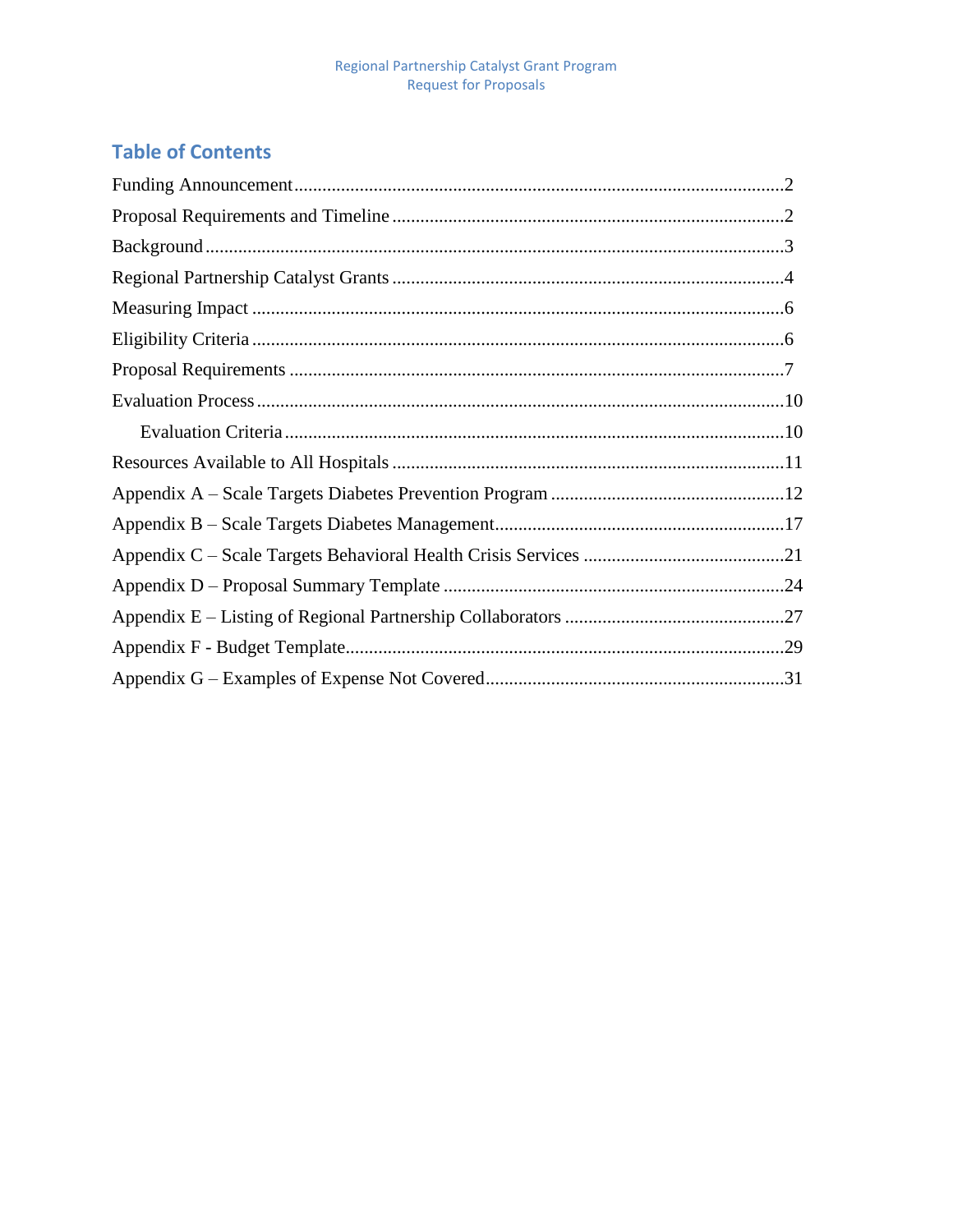## <span id="page-2-0"></span>**Funding Announcement**

The Health Services Cost Review Commission (HSCRC) is seeking proposals for the new Regional Partnership Catalyst Grant Program. This funding program is intended to support hospitals' continuing work with community resources on building the foundation needed to sustainably support the population health goals of the Total Cost of Care (TCOC) Model. Under the Regional Partnership Catalyst Grant Program, hospitals and their partners will collaborate to implement or expand investments in the two announced statewide population health priority areas – diabetes prevention & management and behavioral health crisis services. The Regional Partnership Catalyst Program is a temporary funding mechanism intended to encourage eligible hospitals to work together with community partners on building important foundations to improve population health. Funding will be issued for the following five year period:

- Year 1: CY2021 (January 1, 2021 December 31, 2021)
- Year 2: CY2022 (January 1, 2022 December 31, 2022)
- Year 3: CY2023 (January 1, 2023 December 31, 2023)
- Year 4: CY2024 (January 1, 2024 December 31, 2024)
- Year 5: CY2025 (January 1, 2025 December 31, 2025)
- Grant funding will end on December 31, 2025.

## <span id="page-2-1"></span>**Proposal Requirements and Timeline**

Proposals must be single-spaced, single sided, Calibri style and 11 point font size and submitted using the requirements described herein by the date below to [hscrc.rfp](mailto:hscrc.rfp-implement@maryland.gov)[implement@maryland.gov](mailto:hscrc.rfp-implement@maryland.gov) in order to be considered. **Separate proposals must be submitted for each funding stream.** A review committee appointed by the HSCRC will review the applications and make decisions about awards.

- Funding Announcement: January 31, 2020
- Proposal Deadline: June 19, 2020, 11:59 pm EST
- Proposal Disposition Notifications September 2020
- Commission Draft Award Recommendations October 2020
- Commission Final Award Recommendations November 2020
- Rate Orders Issued January 2021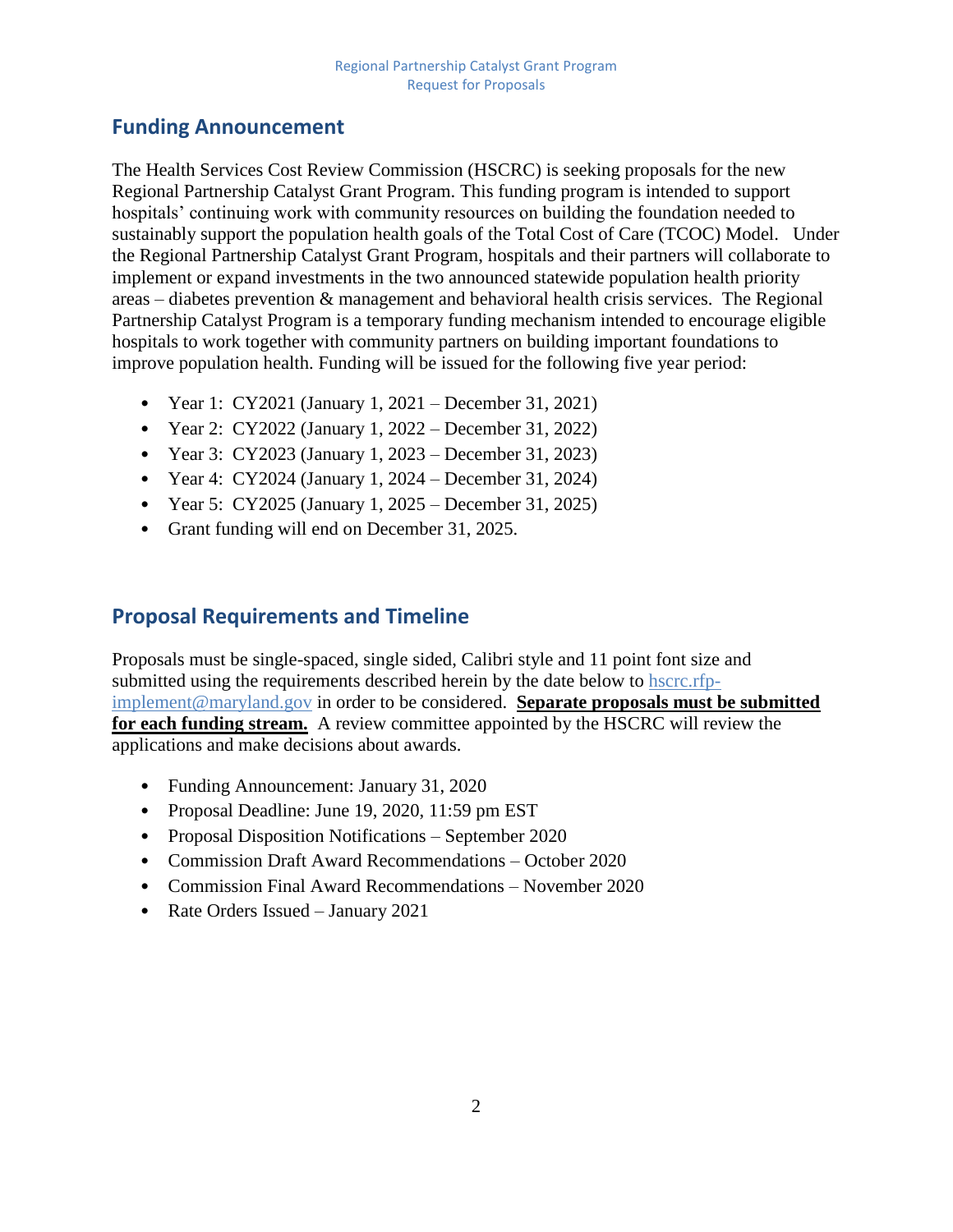## <span id="page-3-0"></span>**Background**

The Maryland All-Payer Model, which launched in 2014, established global budgets for Maryland hospitals to reduce Medicare hospital expenditures and improve quality of care. Global budgets provide hospitals with a fixed amount of revenue for the upcoming year. A global budget encourages hospitals to eliminate unnecessary hospitalizations, among other benefits. Under the All-Payer Model, Maryland achieved significant savings for Medicare and improved quality. However, the Maryland All-Payer Model historically focused primarily on the hospital setting, constraining the State's ability to sustain its rate of Medicare savings and quality improvements.

In 2019, the Centers for Medicare & Medicaid Services (CMS) and the State of Maryland initiated the Maryland Total Cost of Care (TCOC) Model, which seeks to broaden transformation of Maryland's healthcare system by setting a per capita savings target on Medicare total cost of care in the State. The TCOC Model builds on the success of Maryland's All-Payer Model by creating greater incentives for health care providers to coordinate with each other and provide patient-centered care, and by committing the State to a sustainable growth rate in per capita total cost of care spending for Medicare beneficiaries.

The TCOC Model holds Maryland fully at risk for the total cost of care for Medicare beneficiaries and sets Maryland on course to save Medicare over \$1 billion by the end of 2023 by adopting new and innovative policies aimed at improving care, improving population health, and moderating the growth in hospital costs. The goal of the TCOC Model is to transform Maryland's health care system to be highly reliable, highly efficient, and a point of pride in our communities by increasing collaboration among health systems, payers, community hospitals, ambulatory physician practices, long-term care, and other providers, as well as patients and families, public health, and community-based organizations.

While changes to hospital payment mechanisms consistent with the All-Payer Model are well under way, the new TCOC model requires continued work and investments to integrate and support the efforts of additional parts of the healthcare systems including independent ambulatory physicians, community providers, public health, and others to improve care delivery for patients. In its November 2019 public meeting, the Commission approved the creation of temporary Regional Partnership Catalyst Grants to support hospitals' engagement with community resources to build the foundation needed to sustainably support the population health goals of the TCOC Model.

Maryland hospitals that have global budgets established under the rate-setting authority of the HSCRC and meet the additional requirements identified in this announcement are eligible to apply for the Regional Partnership Catalyst Grants. *Awards will only be available to the most promising and competitive hospital applicants.* The aggregate amount available for Regional Partnership Catalyst Grant Program is up to 0.25 percent of statewide hospital revenue. The maximum amount a hospital may receive from multiple successful proposals may not exceed 0.75 percent of the hospital's FY 2020 approved net patient revenue plus markup.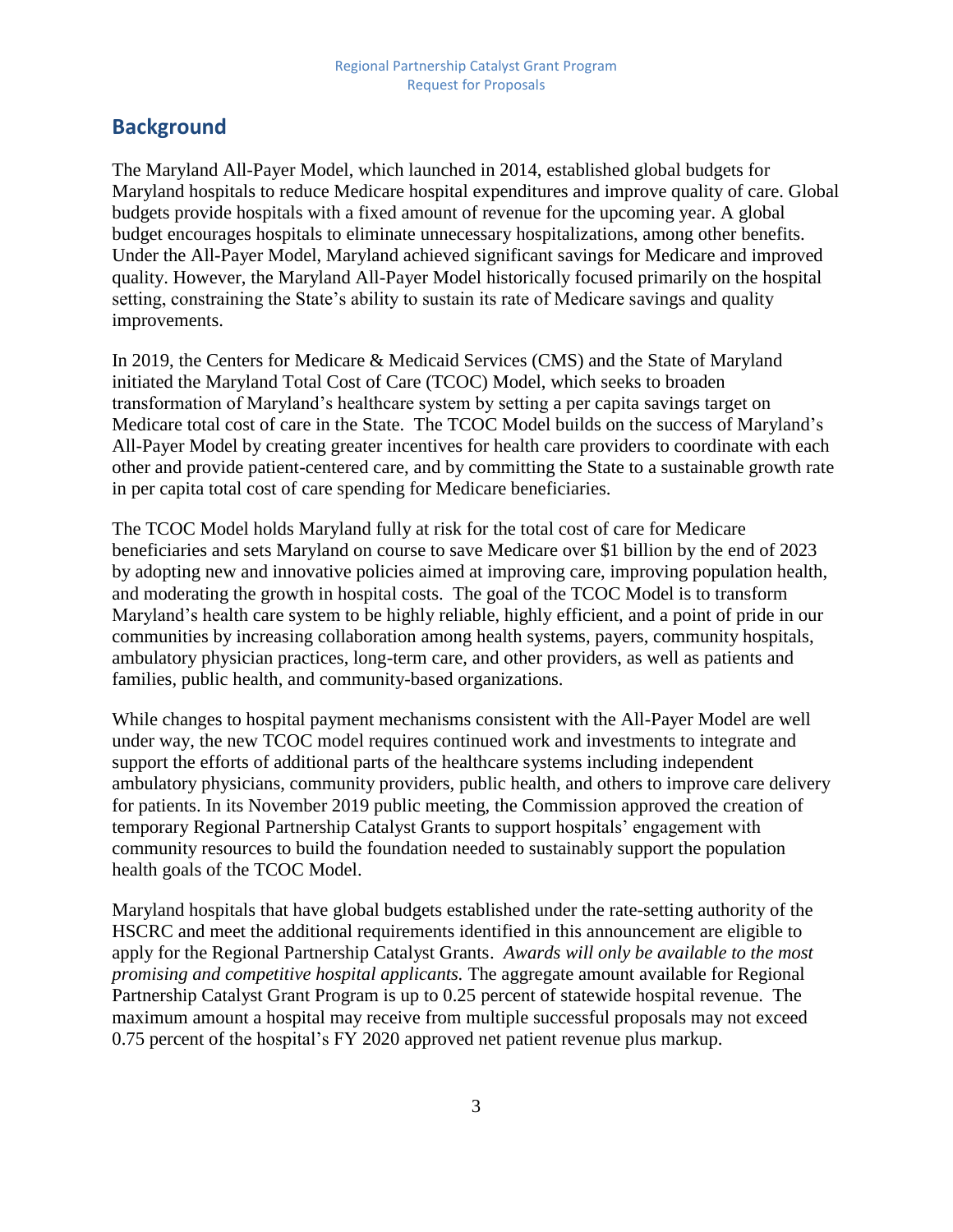## <span id="page-4-0"></span>**Regional Partnership Catalyst Grants**

The Regional Partnership Catalyst Grants will be narrowly focused to support activities that align with goals of the TCOC Model and the Memorandum of Understanding that Maryland established with CMS for a Statewide Integrated Health Improvement Strategy (SIHIS). The Regional Partnership Catalyst Grant Program will include allocations of funds called "funding streams" that are designed to encourage focus on the key state priorities. This funding announcement is for the following two funding streams that will have funds issued in January 2021 through hospital rate orders:

- **Funding Stream I: "Diabetes Prevention & Management Programs**" This funding stream awards grants to Regional Partnerships in order to support the implementation of the Centers for Disease Control (CDC) approved diabetes prevention and American Diabetes Association (ADA) recommended diabetes management programs and related interventions that will strengthen the diabetes prevention and management programs.
- **Funding Stream II: "Behavioral Health Crisis Programs"** This funding stream would award grants to Regional Partnerships to support the implementation and expansion of behavioral health crisis management models that improve access to crisis intervention, stabilization, and treatment referral programs.

The Regional Partnership Catalyst Grant Program may also include a third funding stream that will award grants to Regional Partnerships to support one additional population health priority area that Maryland may define. A separate funding announcement would be issued for the third priority area.

The intent of the Regional Partnership Catalyst Grant Program is to achieve the following:

- Partnerships and strategies that result in long term improvement in the population health metrics that are part of the new TCOC Model
- Increased number of prevention and management services for persons with potential for or living with diabetes
- Reduced use of hospital emergency departments and improved approaches for managing acute behavioral health issues
- Integration and coordination of physical and behavioral health services for improved quality of care
- Engagement and integration of community resources into the transforming healthcare system

Hospitals interested in applying will be required to submit proposals describing how they will use the Regional Partnership Catalyst Grant Program funds to work in collaboration with Local Health Improvement Coalitions, Local Health Departments, community-based organizations,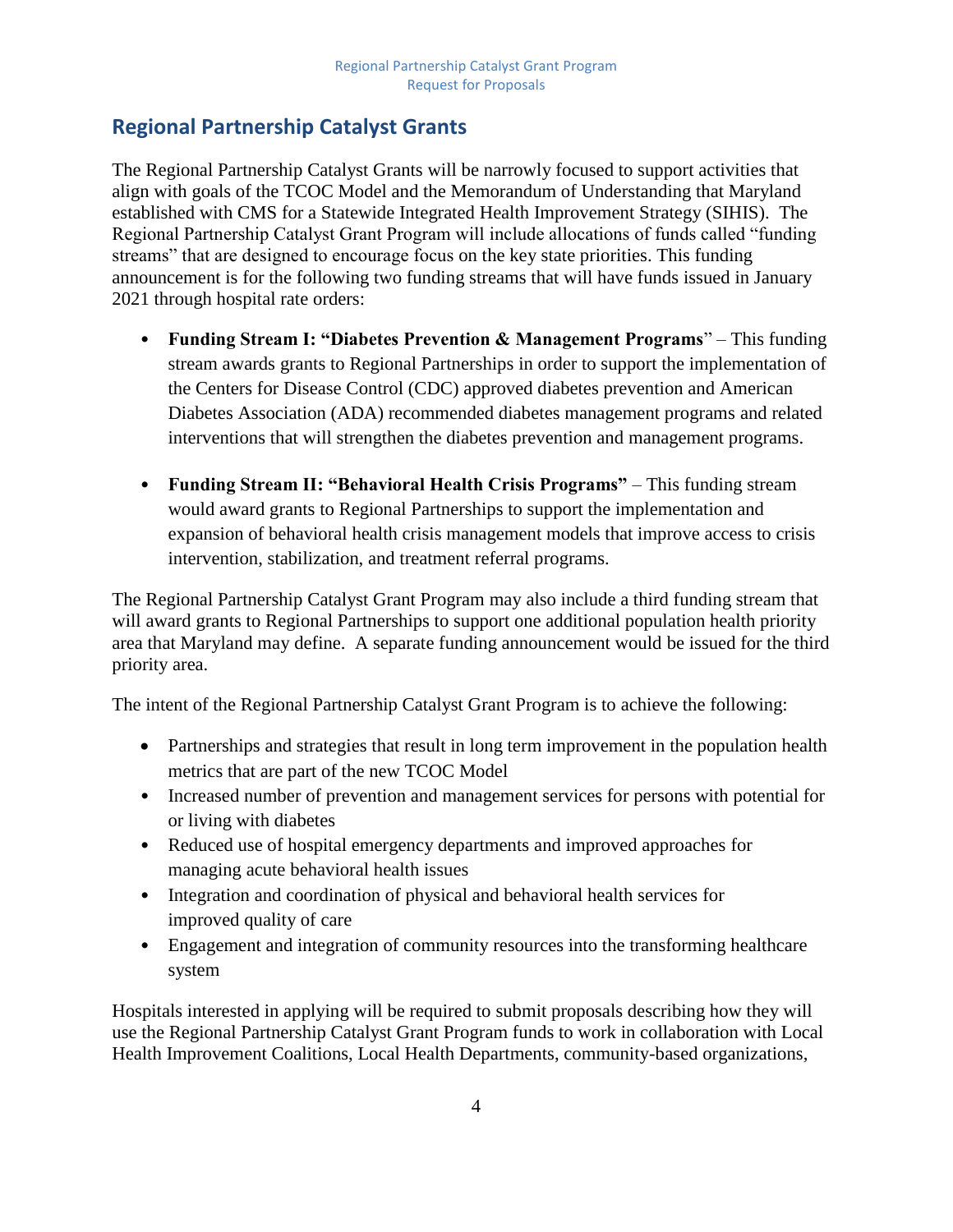local behavioral health authorities, social service organizations, physician groups, etc. to build the foundation that will support improvement in population health in the long run. Successful hospital proposals will articulate detailed plans for implementing or expanding support systems in the aforementioned population health priority areas.

#### **Funding Stream I: Diabetes Prevention & Management**

The diabetes funding stream will competitively award grants to Regional Partnerships that choose to implement and support the Centers for Disease Control and Prevention (CDC) recommended National Diabetes Prevention Program (National DPP). Maryland needs significantly more diabetes prevention and management resources in order to provide the service to all Marylanders in need. Given the State's shortage of resources, Regional Partnership Catalyst awards are intended to help hospitals work with community resources to build a more adequate National DPP provider capacity within Maryland that becomes available for the entire health system to utilize.

As an additional component of the diabetes funding stream, funds will also be competitively awarded to develop, promote, and track development of Diabetes Self-Management Training (DSMT). Regional Partnerships may submit plans to implement National DPP, DSMT, or both programs in the same proposal. Proposals should specify how hospitals in collaboration with community partners intend to increase the number of diabetes prevention and management resources and should include planning, startup, implementation, and operational costs.

Proposals may also include funding requests for additional diabetes related "wrap around services" -- programs that supplement National DPP and/or DSMT services and bolster the likelihood of a positive impact on diabetes burden in the Regional Partnership's geographic service area. Regional Partnerships can opt to implement Medical Nutritional Therapy (MNT) as an optional wrap around service to supplement National DPP and/or DSMT. Regional Partnerships may also propose other additional wrap around services. Proposals must detail how the wrap around services will align with and/or enhance National DPP and/or DSMT.

### **Funding Stream II: Behavioral Health Crisis**

The behavioral health crisis services funding stream will competitively award grants to Regional Partnerships that choose to develop and expand comprehensive crisis management services that enable Marylanders to receive care in settings other than traditional hospital emergency departments. Proposals should include one or more of the following elements from the "Crisis Now: Transforming Services is Within Our Reach" action plan developed by the National Action Alliance for Suicide Prevention:

- Crisis Call Center & "Air Traffic Control" Services
- Community-Based Mobile Crisis Teams
- Short-term, "sub-acute" residential crisis stabilization programs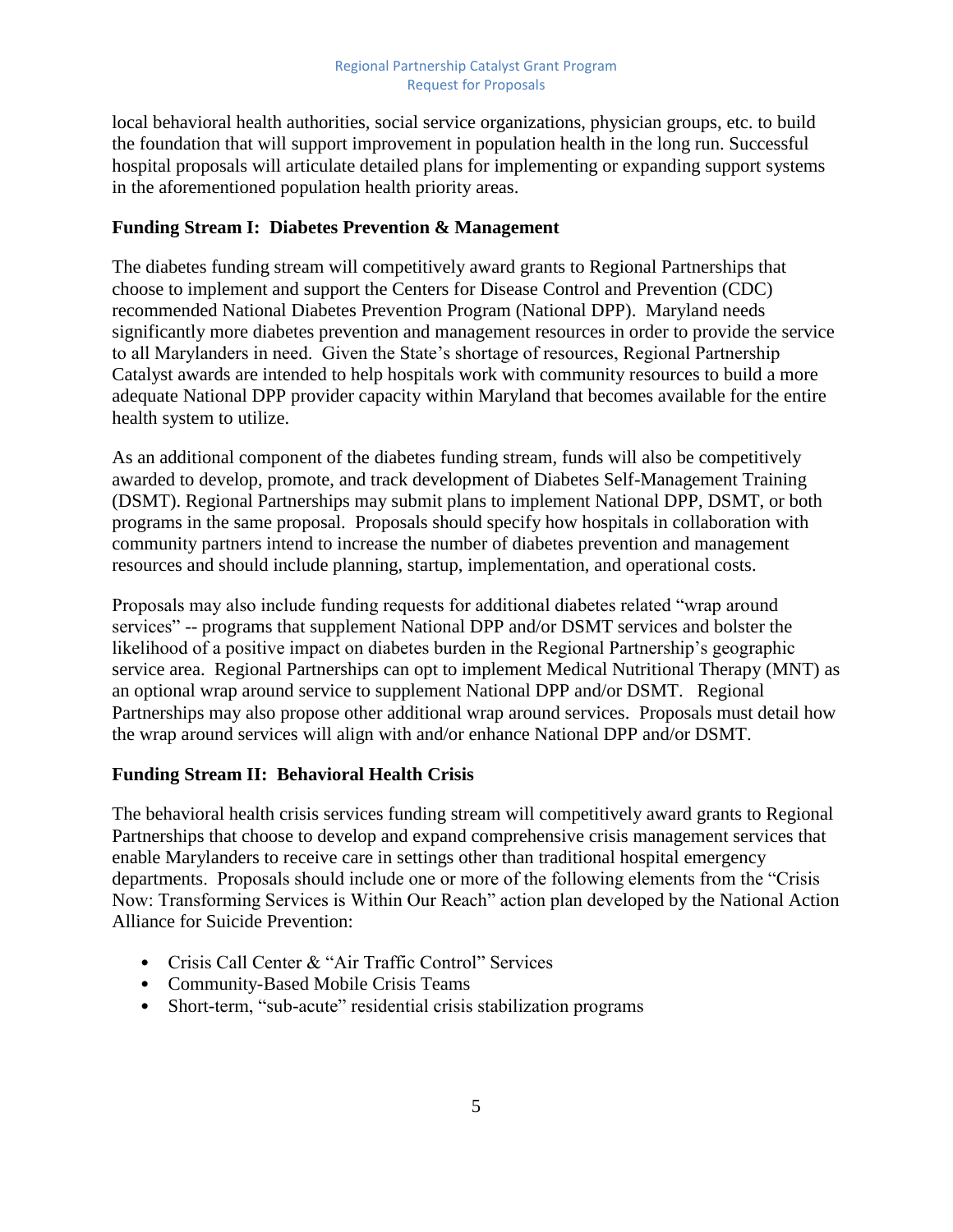Proposals may also include funding requests for additional behavioral health crisis wrap around services that are intended to bolster the likelihood of a positive impact in the Regional Partnership's geographic service area. Proposals must detail how the wrap around services will align with and/or enhance the Crisis Now action plan elements.

### <span id="page-6-0"></span>**Measuring Impact**

Regional Partnerships that are awarded funds will be responsible for achieving HSCRC defined scale targets as a condition of grant continued funding. If scale targets are not achieved, the HSCRC may discontinue funding for the Regional Partnership. Appendices A-C represent *a preliminary list* of the scale targets and metrics that will be required for reporting. The final scale targets, metrics, and reporting requirements will be issued following the award process for each Regional Partnership. At that point, Regional Partnerships may opt to decline funding if they do not agree with newly added scale targets. Scale targets are pre-determined targets that Regional Partnerships will need to achieve during the grant period in order to receive continued funding. The targets will be set from data, such as claims, so that progress can be independently verifiable and objectively measured between Regional Partnerships. Regional Partnerships will *not* be accountable for a specific total cost of care savings goal during the grant period, but will instead be held accountable to achieve scale targets. For Regional Partnerships that opt to include wrap around services in their proposals, the Regional Partnership will still be accountable to achieve all established funding stream scale targets for core grant services (National DPP, DSMT, and Crisis Now behavioral health crisis services). Additionally, Regional Partnerships will also need to achieve the HSCRC defined scale targets set for wrap around services.

## <span id="page-6-1"></span>**Eligibility Criteria**

Maryland hospitals that have global budgets established under the rate-setting authority of the HSCRC are eligible to apply for the Regional Partnership Catalyst Grants. Proposals for a competitive Regional Partnership Catalyst grants may be submitted by:

- Multiple hospitals as lead applicants
- An individual hospital participant from a Regional Partnership as a lead applicant applying on behalf of a Regional Partnership

A hospital may participate in multiple Regional Partnership Catalyst Program proposals. There is no limit to the number of Regional Partnership Catalyst Grant Program proposals that any one hospital may join. Where a hospital is participating in multiple Regional Partnerships however, each proposal will need to demonstrate how the hospital plans and resources are distinct from one another. The maximum total dollars that may be awarded to an individual hospital is 0.75 percent of its FY 2020 approved net patient revenue plus markup whether the hospital participates in one or multiple Regional Partnership Catalyst Program proposals.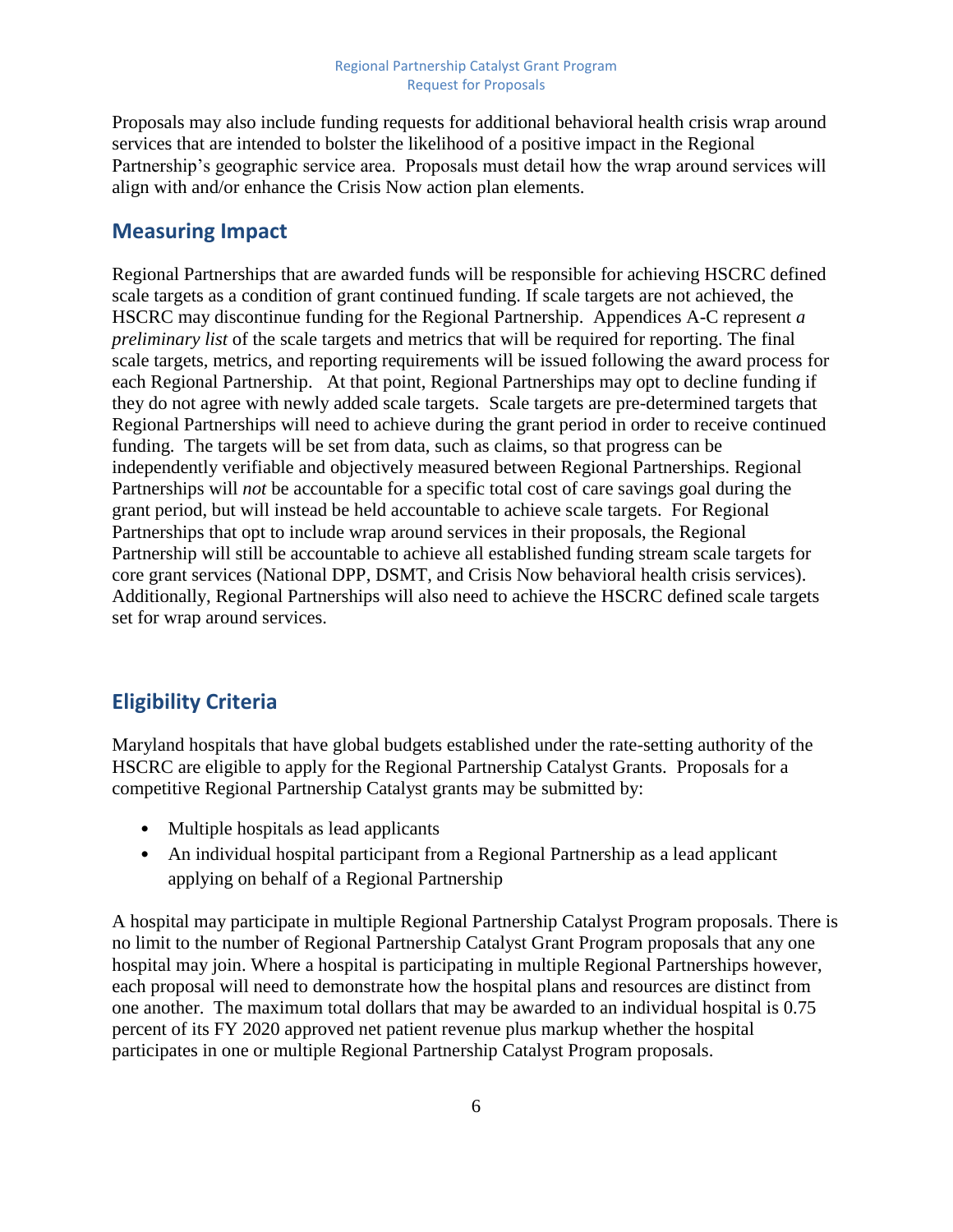To be eligible for consideration, all proposals must include details about collaborating organizations that will be part of the Regional Partnership Catalyst Program. Details about arrangements for resource sharing, financial payments, and/or in-kind support must be disclosed in the proposals. Specifically, the proposal should clearly detail how resources, funds, or in kind support will flow to all partners. Proposals that include broad and meaningful partnerships and diverse approaches to engaging communities in implementing National DPP, DSMT, Crisis Now, and/or wrap around activities will receive higher points when scored than proposals that do not have strong collaboration models.

Competitive Regional Partnership Catalyst Grant Program awards are intended as an add-on to approved hospital rates. If awarded, enhanced reporting will be expected. Activities will be monitored and measured to demonstrate how funds have been used and to show the impact that the related programs and interventions have on diabetes and behavioral health metrics as well.

## <span id="page-7-0"></span>**Proposal Requirements**

Proposals must be submitted before the deadline. Proposals that are late, incomplete, or in a format that does not adhere to requirements specified will not be considered. Proposals must be formatted as follows:

- Section I: "Scope of Work" this section of the proposal should describe in detail the proposed activities for the Regional Partnership.
- Section II: "Financial Projections" the section of the proposal should describe in detail the proposed budget

### **Section I: Scope of Work**

The scope of work section must include the seven sections listed below.

- Sections 1-7 of the proposal must be submitted as a PDF of Microsoft Word or similar formats and may not exceed 25 pages.
- Section 8 (Implementation Work Plan) must be submitted as a PDF of Microsoft Excel or a common project management software, such as Microsoft Project.

### **1. Summary of Proposal (3 Pages)**

Regional Partnerships are required to summarize their proposal using the standard template in Appendix D for the required summary format table. Complete one summary table for each proposal submitted (e.g., one table for diabetes and one table for behavioral health crisis services).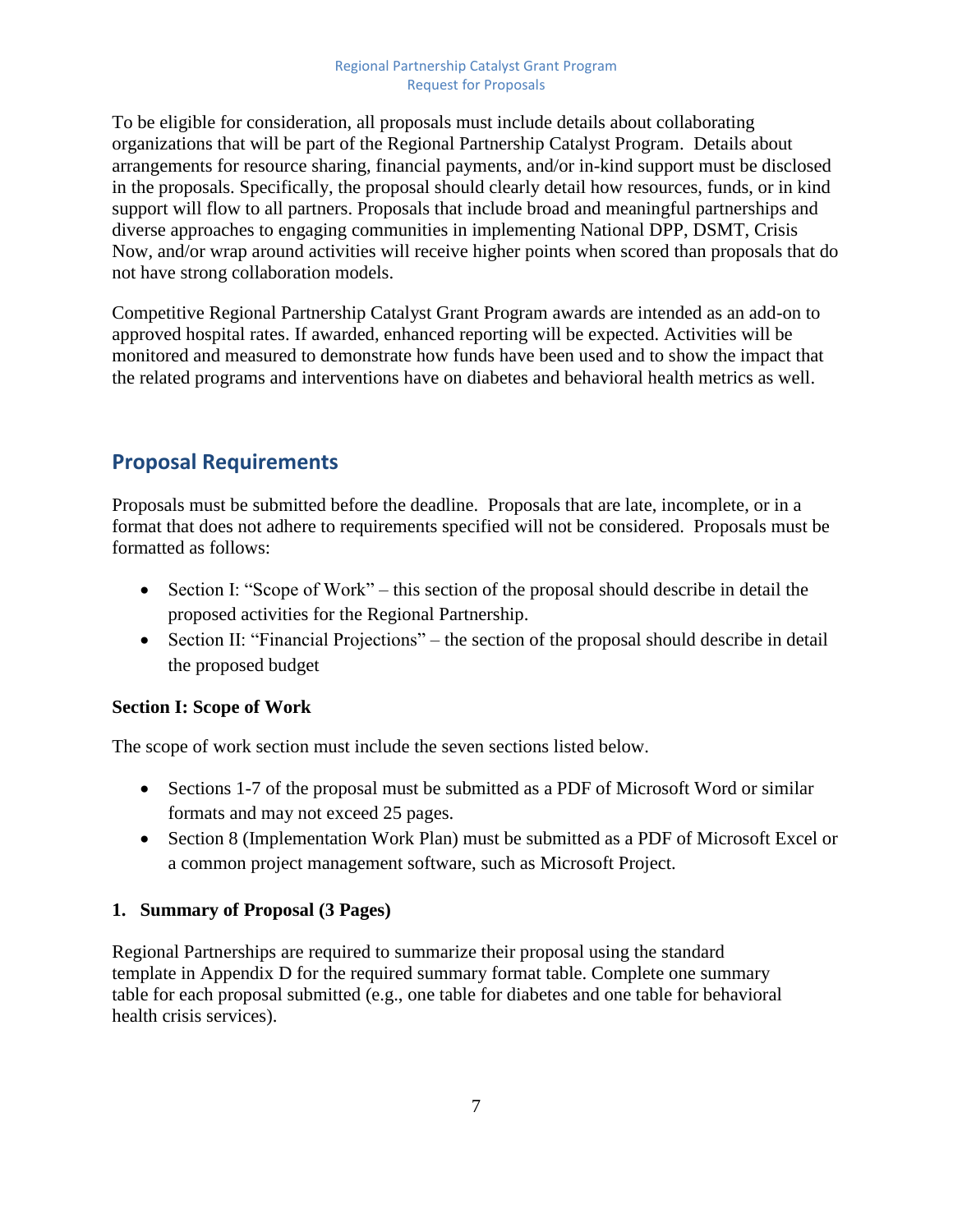## **2. Target Population**

This section must define the geographic scope of the model via a comprehensive list of the ZIP codes and hospitals included, as well as counties and incorporated cities. Additionally, data and a corresponding narrative should be used to describe the health needs that the proposed activities will address within the proposed geographic area.

### **3. Proposed Activities**

This section must include a description of the proposed model(s) to be implemented or expanded. The description should include information on the target patient population(s), the services and/or interventions the patients will receive, and the role of each participating partner in the program or intervention. This section should also describe the planning, foundation building (e.g., technology, workforce, delivery model, etc.), and outreach strategies that will be included in the proposed activities. The discussion of the proposed model should be very specific and describe the planning, implementation, and monitoring of all elements of the proposed model.

## **4. Measurement and Outcomes**

HSCRC will work with CRISP to develop reporting tools that measure Regional Partnership progress towards scale targets. These tools will be made available to Regional Partnerships as they are developed. This section of proposals should describe additional tools the Regional Partnership will use to coordinate and measure its progress towards scale targets. This section also should describe the expected results and include baseline data and measures. Appendices A-C are a guide for types of measures that the HSCRC will use to gauge the success of the investment. In addition to high level goals that the applicants are pursuing, program-specific measures should be proposed by applicants. Applicants should provide the evidence basis for their approach.

## **5. Scalability and Sustainability**

This section should detail how the intervention/program is sustainable after the grant period expires and funding is discontinued. Plans for funding an expansion of the program/intervention if it proves successful should also be described. The partners should demonstrate a commitment to sharing resources and addressing alignment of payment models on an ongoing basis.

### **6. Participating Partners and Decision-Making Process**

This section should include a list of the participating entities and the roles they will play in the Regional Partnership's plan using the template in Appendix E. Additionally, this section should also include a description of a shared decision making process that incorporates the perspectives of all partners. If a formalized governance structure will be used, it should be described in this section. This section should describe the roles and responsibilities for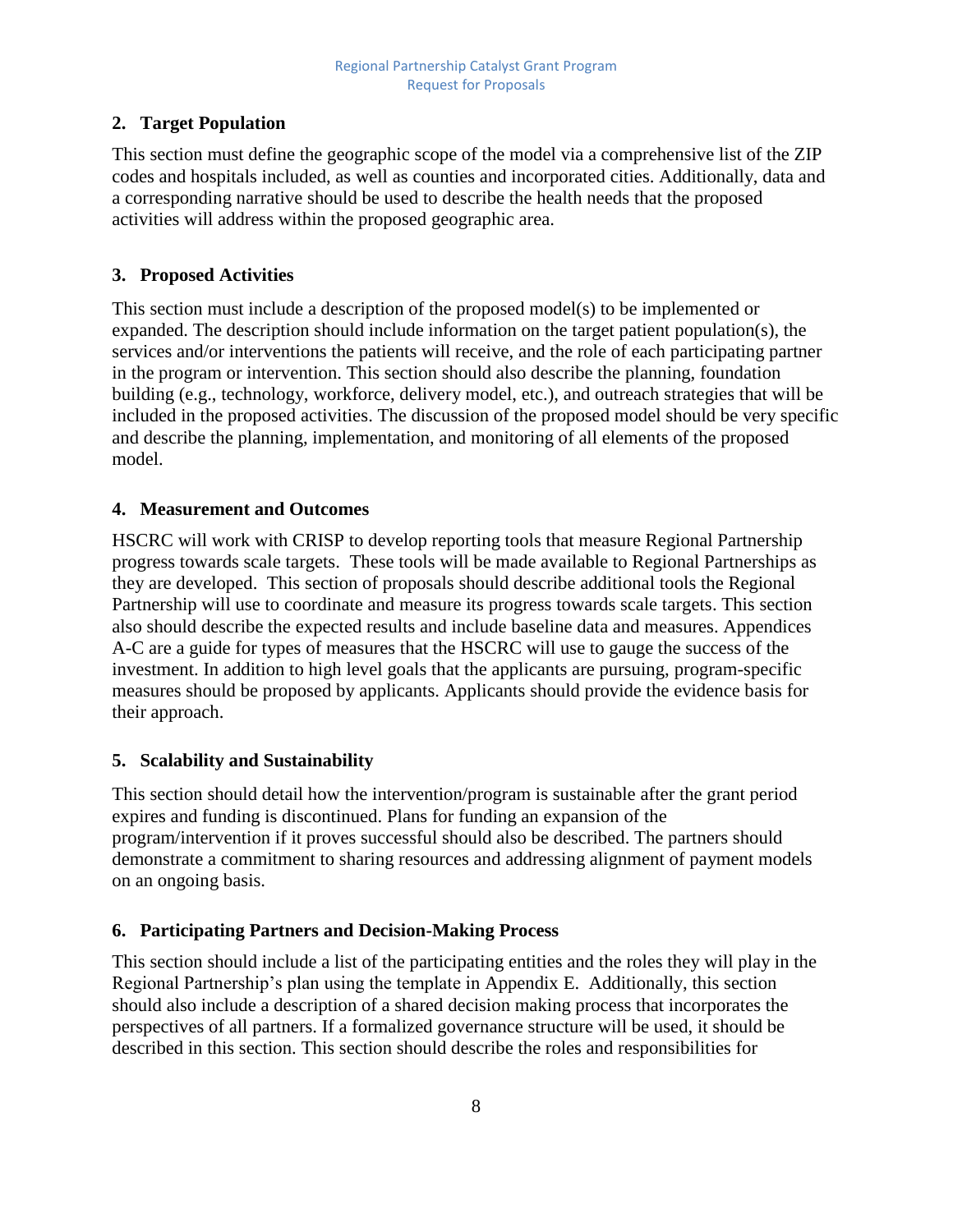partnering organizations and the proposed funding for each.

#### **7. Implementation Work Plan (no page limit to this non-narrative section, must be submitted as a PDF of Microsoft Excel or a common project management software, such as Microsoft Project )**

This section should clearly describe how different initiatives will move from a planning to implementation phase, including when the intervention(s) will begin.

#### **Section II: Financial Projections**

#### **1. Budget**

Proposals must include a complete and comprehensive line item projected budget using the format in Appendix F to specify expected expenses and how funds, resources, and/or in-kind support will be distributed and flow to collaborating hospitals, providers, community-based organizations (CBOs) or other collaborating organizations. If more than one hospital applies as a lead applicant, the proposal and budget must clarify if:

- Each of the lead hospitals will receive an increase in rates to generate the funds to be shared in accordance with a proposal; or
- One of the collaborating hospitals will receive an increase in rates to be shared with the other collaborating hospitals.

Awarded funds will be issued to hospitals through rate orders, beginning in January 2021, with all funding expiring December 31, 2025. The proposed budget is expected to demonstrate the applicant's ability to execute the described scope of work to the extent practicable, within the grant period. For each year awards are made, it is expected that funds will be expended within twelve months of fund issuance. Budget projections should be based on no rollover of funds. Rollover of funds from one grant year to another grant year will not be allowed and unused funds, as determined through HSCRC staff audits, will be retracted through rates by HSCRC. Funds can only be used for planning, capital expenditures, implementation, service delivery and operating expenses related to the population health priority areas. The HSCRC reserves the right to terminate an award at any time for what it considers to be material lack of performance, (i.e. failure to achieve scale targets), or for its determination that a participating hospital is not meeting the letter or intent of an application as approved. If the HSCRC determines that a hospital has used award funds in a manner inconsistent with the approved proposal, the Commission may require repayment of those funds inappropriately used.

Examples of ineligible expenses are described in Appendix G.

#### **2. Budget and Expenditures Narrative (no more than 3 pages)**

Proposals must include a brief narrative justifying the expenses included in the line item budget. This section of the proposal should also include the percentage of the total investment of the program covered by the award and the source of any other funding that may apply to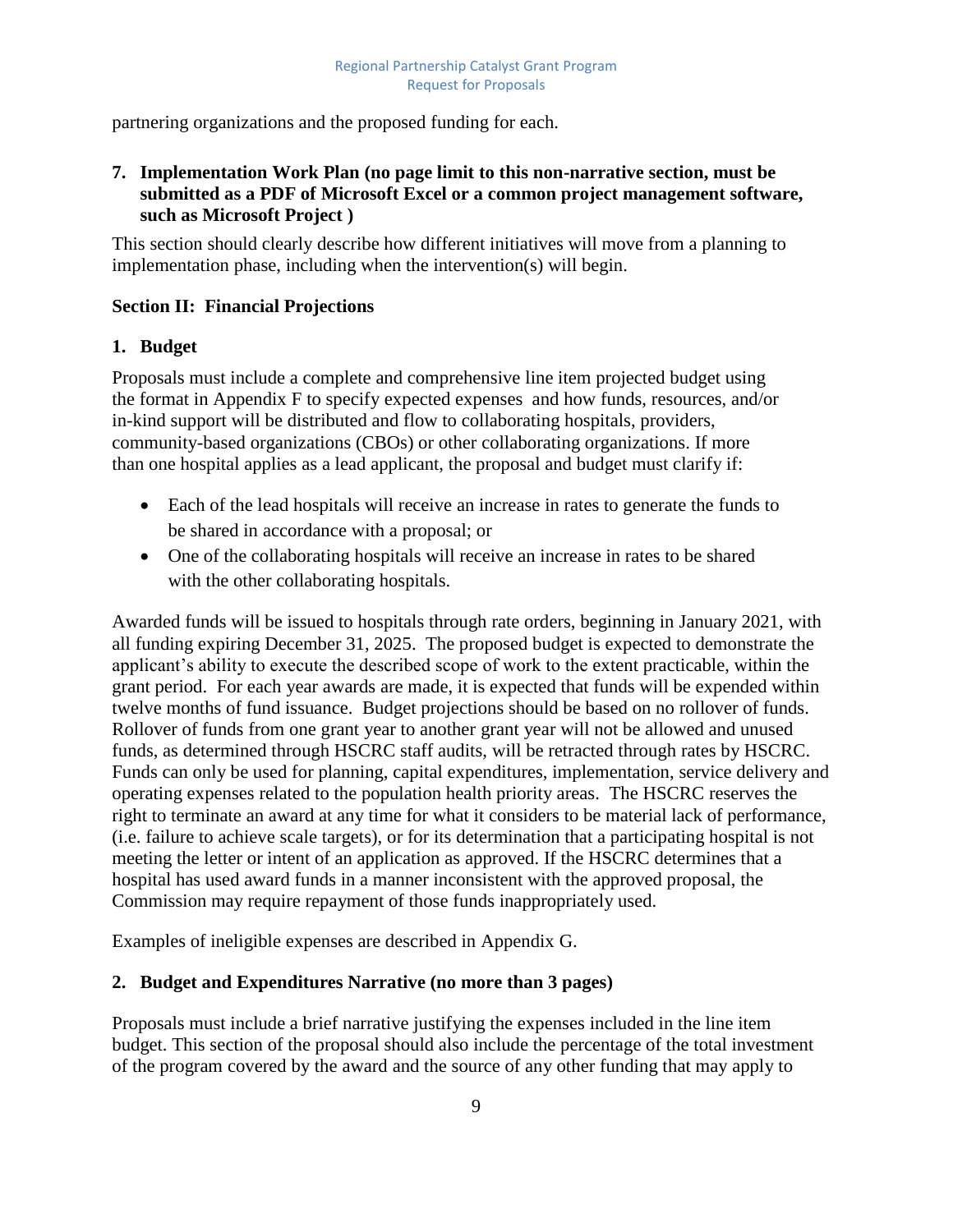support the proposed activities. Investments included in the budget should have the potential to impact the population health priority areas within the communities that each regional partnership serves. Additionally, investments included in the budget are expected to be data driven and able to be evaluated using measurable outcomes.

## <span id="page-10-0"></span>**Evaluation Process**

An evaluation committee formed by the HSCRC will review and score the grant proposals for both core and wrap around services. Additionally, the HSCRC will engage key subject matter experts with diabetes prevention/management and behavioral health crisis management expertise to assist in the review and evaluation of grant applications. The HSCRC will make awards based on applications received and will determine how funds are dispersed. This means that:

- Determinations by the evaluation committee are not subject to appeal;
- The evaluation committee may suggest alterations to the scope or amount of a proposal during the process; and
- The evaluation committee may require an applicant to alter a proposal or proposals to come into compliance with the award limitation described above.

After the evaluation committee process is complete, HSCRC staff will present a recommendation on award funding to HSCRC Commissioners who will approve final funding determinations. Commissioners may adjust the funding recommendations, at their discretion.

## <span id="page-10-1"></span>**Evaluation Criteria**

Applications will be reviewed and funding awarded based on the following criteria:

- 1. **Alignment with TCOC Model goals and population health priorities –** The potential for the proposed activities to achieve the scale targets in Appendices A-C.
- 2. **Widespread Engagement & Collaboration** The extent to which community organizations with the ability to influence health in the priority areas have been engaged meaningfully through financial arrangements, resource sharing, and/or in-kind support.
- 3. **Evidence-Based Approaches** Whether the proposed activities are well-conceived, evidence-based, and appropriately propose how to implement the investments in an efficient and effective manner to address the population health priority areas.
- 4. **Outreach and Engagement Approaches –** The degree to which effective healthcare consumer engagement strategies have been incorporated into the proposal with targets and measures. Approaches that will integrate input and feedback from diverse consumers, patients, clients, families, and caregivers into the outreach and education approach.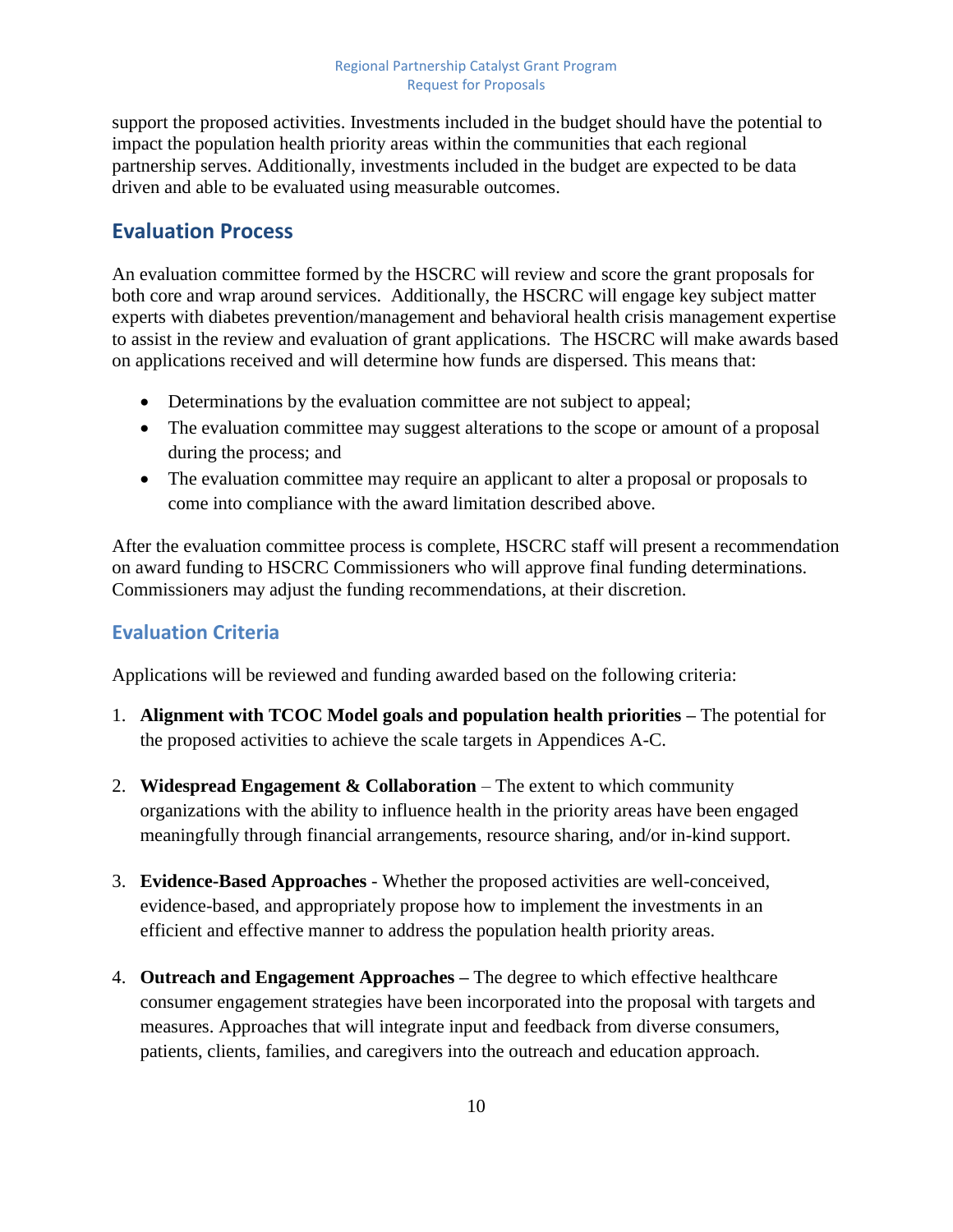Outreach and engagement activities that directly engage consumers, patients, clients, families, and caregivers and lead to their improved understanding of disease prevention/health promotion, health conditions, access to resources and services, treatment options, medicines, devices, and other treatments , self-care, disease management, and personal responsibility for healthcare costs.

- 5. **Innovation** The extent to which the proposed activities innovatively use health information technology (telehealth, electronic health records, health information exchange, etc.), community resources (community health workers, promotoras, peer recovery specialists, and other "helpers" and facilitators) to improve care and engage patients. The extent to which the proposed activities supports alignment and the use of information across partners in the regional partnership with the goal of improving the delivery of care in a manner that achieves the scale targets outlined in Appendix A-C.
- 6. **Sustainability Plan** The extent to which the Regional Partnership has identified criteria to determine the effectiveness of proposed activities, long term costs, and alternative funding strategies in order to be successful beyond the five-year grant period.
- 7. **Implementation Plan** Level of detail and feasibility of implementation plans including governance model to enable partners to work together effectively.
- 8. **Budget** The reasonableness and adequacy of the proposed budget. A clear description of how awarded funds will be disbursed to organizations included in the proposal consistent with existing law.

## <span id="page-11-0"></span>**Resources Available to All Hospitals**

In an effort to support hospitals during the process of establishing their plans for Regional Partnerships, HSCRC will assemble resources and provide answers to frequently asked questions on the HSCRC website at: [https://hscrc.maryland.gov/Pages/regional-partnerships.aspx.](https://hscrc.maryland.gov/Pages/regional-partnerships.aspx) Additionally, during the RFP planning period, Regional Partnerships may opt to receive one-onone technical assistance from HSCRC staff on RFP questions and proposal planning (on a limited basis for each proposal). To arrange technical assistance calls, contact:

Erin Schurmann Center for Payment Reform & Provider Alignment Maryland Health Services Cost Review Commission Phone: 410.764.2577 Email: erin.schurmann@maryland.gov

Additional questions about the Regional Partnership Catalyst Grant Program may be submitted via email to [hscrc.rfp-implement@maryland.gov.](mailto:hscrc.rfp-implement@maryland.gov)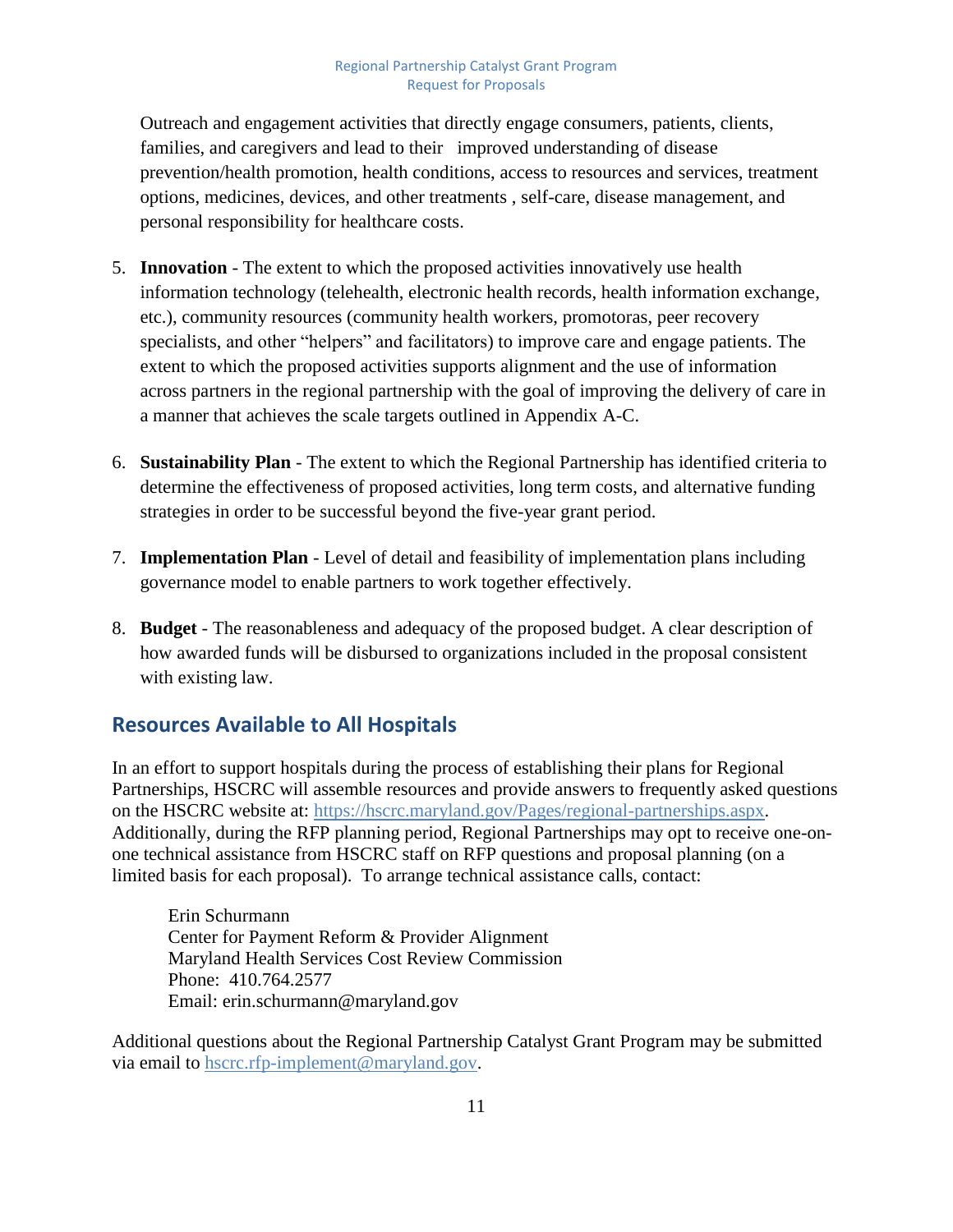## **Appendix A – Scale Targets Diabetes Prevention Program**

*General Philosophy:* Developing access to the National Diabetes Prevention Program Lifestyle Change Program (National DPP) is an evidencebased intervention that will help the State achieve savings under its outcomes-based credit and by improving population health. The scale targets to support this program's development will focus on ensuring that new National DPP programs are being established and scaled to meet the needs of Maryland's population living with prediabetes. Therefore, the scale targets are not only focused on development of new services, but also recruitment of patients, retention and success of program participants. This multi-faceted approach will ensure that successful and sustainable programs are established through Regional Partnerships (RPs). The targets are intended to incentivize an all-payer approach, though will only be measured Medicare and Medicaid claims due to data limitations. Some targets repeat in two years to incent improvement and gradation of different focuses as RPs develop; for example, there is an enrollment target in both years three and four to continue focus and incent improvement in key metrics. Of note, targets are dependent upon one another and to meet future targets RPs should consult the estimated progression of referral, enrollment and completion outlined in Table 1 below. To facilitate reporting, HSCRC will work with CRISP over CY2020 to develop a reliable referral system and tracking mechanism for Regional Partnerships. The scale targets have been developed in consultation with National DPP experts, the State Medicaid program and existing National DPP programs within Maryland.

<span id="page-12-0"></span>Regional Partnership funding intended to support wrap-around National DPP services will also be held to these scale targets since they are intended to optimize and support National DPP development. The scale targets are based on a relatively small prevalence rate of adults living with prediabetes (10.5 percent of adults) and therefore money accepted for direct National DPP services and wrap around services for optimizing National DPP should still have a measurable impact on National DPP claims.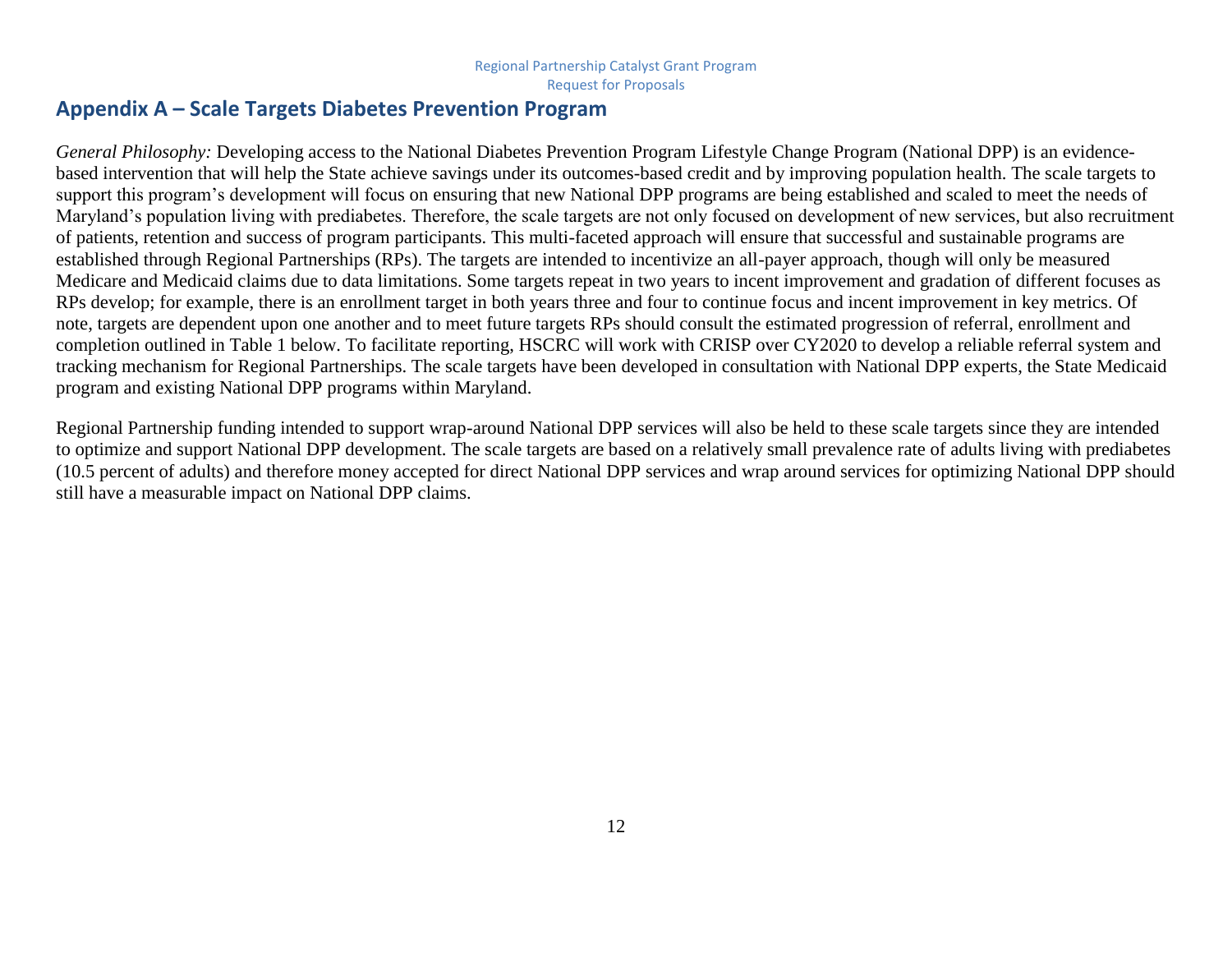#### *Table 1. Expected Statewide National DPP Progression<sup>1</sup>*

| <b>Regional Partnership Funding Year</b>                                          | Year 1 | Year 2 | Year 3 | Year 4 | Year 5 |
|-----------------------------------------------------------------------------------|--------|--------|--------|--------|--------|
| % of Population with Prediabetes in RP Service Area<br>Referred to a National DPP | 0%     | 10%    | 20%    | 30%    | 40%    |
| <b>Enrollment Rate of Referred Population</b>                                     | 0%     | 5%     | 10%    | 20%    | 30%    |
| % of Population with Prediabetes in RP Service Area Enrolled<br>in National DPP   | $0\%$  | 0.5%   | 2%     | 6%     | 12%    |
| Completion Rate (per Scale Target) of Referred Population                         | $0\%$  | 10%    | 20%    | 35%    | 55%    |
| % of Population with Prediabetes in RP Service Area<br>Completing a National DPP  | 0%     | 0.1%   | 0.4%   | 2.1%   | 6.6%   |

#### *Overall Methodology:*

- 1. RP Submits Participating Hospitals for Funding Stream Interventions
- 2. HSCRC Establishes Baseline Population in the RP Zip codes
	- a. National DPP Services The prediabetes population as established by multiplying the statewide prediabetes prevalence average from the BRFSS adult estimate by the cumulative adult (ages 18+) population across an RP's selected zip codes. <sup>2</sup>
- 3. HSCRC Applies Evidence-based target to Baseline population (See Table Below)
- 4. HSCRC Establishes a target percentage for each Year of funding
- 5. HSCRC will report ongoing performance on all measures for RP tracking, targets will not change year over year

<sup>1</sup> <https://ama-roi-calculator.appspot.com/>

<sup>&</sup>lt;sup>2</sup> [https://phpa.health.maryland.gov/ccdpc/Reports/Documents/MD-BRFSS/BRFSS\\_BRIEF\\_2016-10\\_Prediabetes.pdf](https://phpa.health.maryland.gov/ccdpc/Reports/Documents/MD-BRFSS/BRFSS_BRIEF_2016-10_Prediabetes.pdf)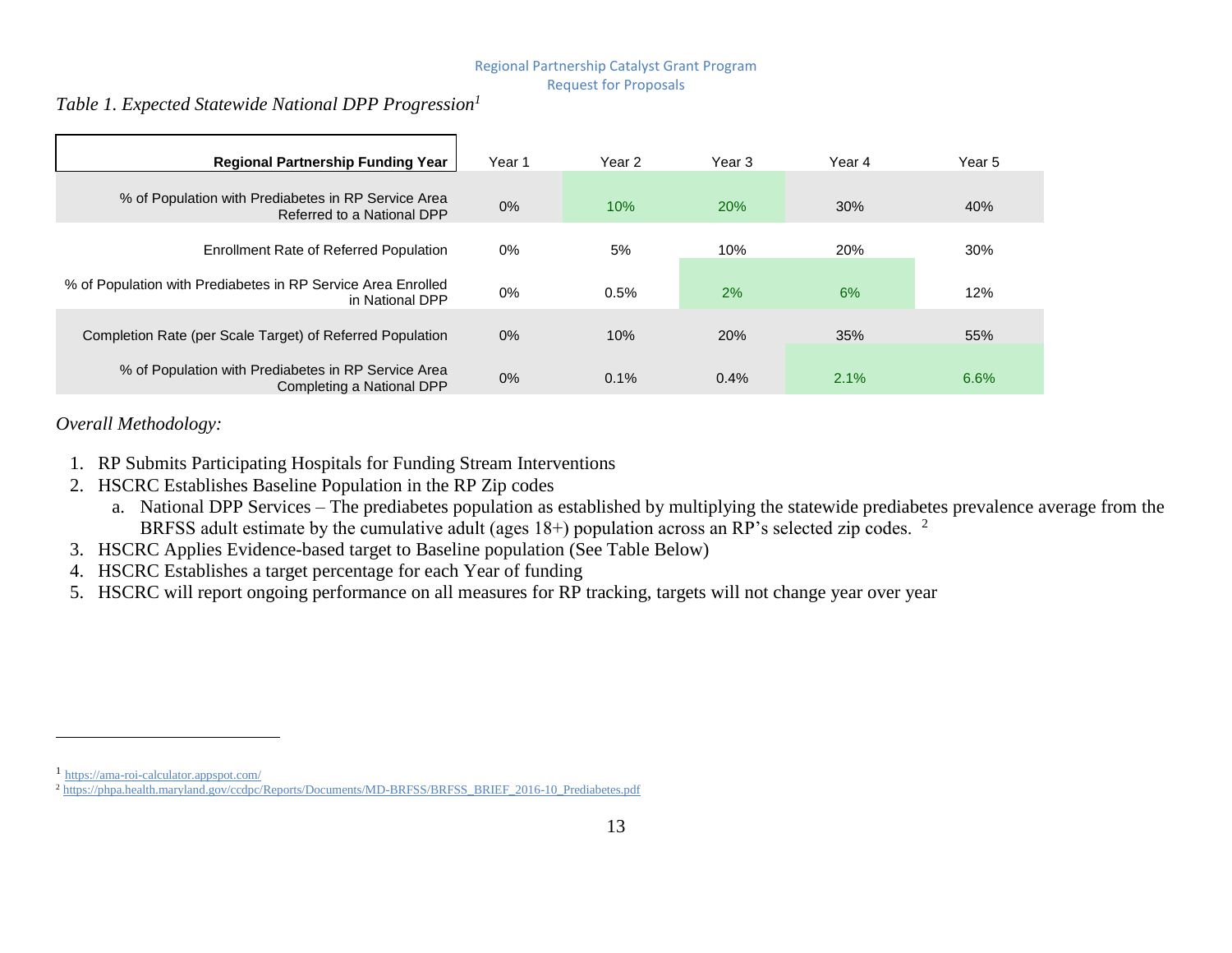| RP<br>Year     | Target <sup>3</sup>                                                                                                                                                              | Logic                                                                                                                                                                                           | <b>Numerator</b>                                                                                                               | Num. Data<br><b>Source</b> | <b>Denominator</b>                                              | Den.<br><b>Data</b><br><b>Source</b>                                 | <b>Evidence-Based</b><br><b>Target</b>                                                                                       |
|----------------|----------------------------------------------------------------------------------------------------------------------------------------------------------------------------------|-------------------------------------------------------------------------------------------------------------------------------------------------------------------------------------------------|--------------------------------------------------------------------------------------------------------------------------------|----------------------------|-----------------------------------------------------------------|----------------------------------------------------------------------|------------------------------------------------------------------------------------------------------------------------------|
|                | <b>National DPP and Wrap Around National DPP Services Scale Targets Years 1-5</b>                                                                                                |                                                                                                                                                                                                 |                                                                                                                                |                            |                                                                 |                                                                      |                                                                                                                              |
|                | At least 1 Preliminary,<br>Pending or Full CDC-<br>Recognized Program<br>in service area with a<br>LOS indicating<br>Qualification in a<br>Payment Program<br>(MDPP or Medicaid) | In order to meet the<br>following targets, RPs<br>will need to ensure<br>their National DPP<br>partners are<br>established or<br>programs are in the<br>CDC recognition<br>process in year one. | N/A                                                                                                                            | N/A                        | N/A                                                             | N/A                                                                  | Evidence-base<br>indicates that<br>establishment of<br>services is<br>possible within one<br>year of operation. <sup>4</sup> |
| $\mathfrak{p}$ | <b>REFERRALS</b><br>through CRISP                                                                                                                                                | Determine if patients<br>are being offered<br>program and ensure<br>outreach is growing<br>and there is a strategic<br>efficiency to moving                                                     | Total participants<br>referred through<br>CRISP to a<br>participating National<br>DPP provider across<br>all payers within the | <b>CRISP</b>               | Adult population with<br>prediabetes in RP<br>service zip codes | <b>BRFSS</b><br>Prevalence <sup>5</sup><br><b>AND</b><br>U.S. Census | $10\%$ <sup>7</sup>                                                                                                          |
| 3              |                                                                                                                                                                                  | beneficiaries into the<br>program                                                                                                                                                               | RP jurisdiction                                                                                                                |                            |                                                                 | <b>Bureau Adult</b><br>population by<br>zip <sup>6</sup>             | $20\%$ <sup>8</sup>                                                                                                          |

<sup>&</sup>lt;sup>3</sup> CPT codes for measurement are indicated in parenthesis, when applicable.

<sup>4</sup> Rehm CD, Marquez ME, Spurrell-Huss E, Hollingsworth N, Parsons AS. Lessons from Launching the Diabetes Prevention Program in a Large Integrated Health Care Delivery System: A Case Study. *Popul Health Manag*. 2017;20(4):262–270. doi:10.1089/pop.2016.0109[. https://www.ncbi.nlm.nih.gov/pmc/articles/PMC5564042/](https://www.ncbi.nlm.nih.gov/pmc/articles/PMC5564042/)

<sup>5</sup> 10.5 percent as of 2014 Survey. [https://phpa.health.maryland.gov/ccdpc/Reports/Documents/MD-BRFSS/BRFSS\\_BRIEF\\_2016-10\\_Prediabetes.pdf](https://phpa.health.maryland.gov/ccdpc/Reports/Documents/MD-BRFSS/BRFSS_BRIEF_2016-10_Prediabetes.pdf)

<sup>6</sup> [https://data.imap.maryland.gov/datasets/eb706b48117b43d482c63d02017fc3ff\\_1](https://data.imap.maryland.gov/datasets/eb706b48117b43d482c63d02017fc3ff_1)

<sup>7</sup> <https://ama-roi-calculator.appspot.com/>

<sup>8</sup> Nhim K, Khan T, Gruss SM, et al. Primary Care Providers' Prediabetes Screening, Testing, and Referral Behaviors. *Am J Prev Med*. 2018;55(2):e39–e47. doi:10.1016/j.amepre.2018.04.017 <https://www.ncbi.nlm.nih.gov/pmc/articles/PMC6241213/>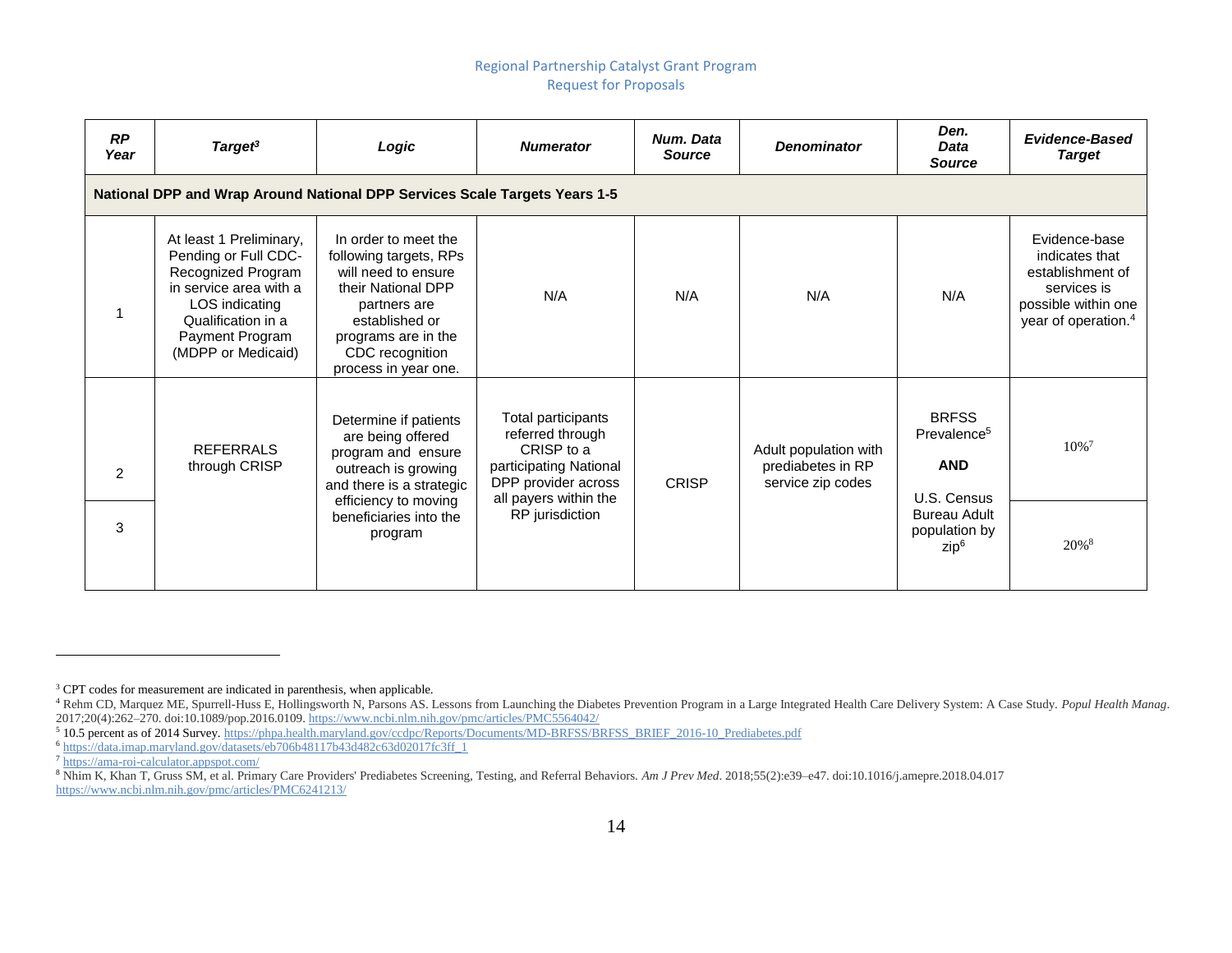Regional Partnership Catalyst Grant Program

Request for Proposals

|                | <b>ENROLLMENT</b>                                                                                        |                                                                                                                                                                                        |                                                                                                                                                                               |                                               |                                                                 |                                                                                                                                  |                       |
|----------------|----------------------------------------------------------------------------------------------------------|----------------------------------------------------------------------------------------------------------------------------------------------------------------------------------------|-------------------------------------------------------------------------------------------------------------------------------------------------------------------------------|-----------------------------------------------|-----------------------------------------------------------------|----------------------------------------------------------------------------------------------------------------------------------|-----------------------|
| 3              | Medicare: Submit claim<br>for first session<br>(G9873), OR Submit<br>claim for Bridge<br>Payment (G9890) | To measure if<br>enrollment is<br>increasing in both<br>Medicare and<br>Medicaid programs, at<br>least one claim for a<br>National DPP service<br>should be viewable in<br>State data. | Medicare claims for a<br>first session or bridge<br>payment<br><b>AND</b><br>Medicaid claims for a<br>first session (in-person<br>or virtual) or milestone<br>1 (virtual) $9$ | Medicare<br><b>CCLF</b><br>Medicaid<br>Claims | Adult population with<br>prediabetes in RP<br>service zip codes | <b>BRFSS</b><br>Prevalence <sup>4</sup><br><b>AND</b><br>U.S. Census<br><b>Bureau Adult</b><br>population by<br>zip <sup>5</sup> | 2% <sup>6</sup>       |
| $\overline{4}$ | Medicaid: G9873,<br>E1639, or 0488T                                                                      |                                                                                                                                                                                        |                                                                                                                                                                               |                                               |                                                                 |                                                                                                                                  | $6\%$ <sup>6</sup>    |
|                | <b>RETENTION</b>                                                                                         |                                                                                                                                                                                        |                                                                                                                                                                               |                                               |                                                                 |                                                                                                                                  |                       |
| 4              | Medicare: Submit<br>claims indicating 9 core<br>sessions attended                                        | A successful National<br>DPP program will keep<br>beneficiaries as long                                                                                                                | Medicare and                                                                                                                                                                  | Medicare<br><b>CCLF</b>                       | Adult population with                                           | <b>BRFSS</b><br>Prevalence <sup>4</sup>                                                                                          | $2.1\%$ <sup>6</sup>  |
| 5              | (G9875)<br>Medicaid: Sessions 5-9<br>retention (G9875) and<br>Milestone 3 (G9875)                        | as possible within a<br>year of enrollment to<br>ensure they have the<br>best outcomes and<br>benefit of the program.                                                                  | Medicaid claims<br>indicating 9 core<br>sessions or milestone<br>3                                                                                                            | Medicaid<br>Claims                            | prediabetes in RP<br>service zip codes                          | <b>AND</b><br>U.S. Census<br><b>Bureau Adult</b><br>population by<br>zip <sup>5</sup>                                            | $12.4\%$ <sup>6</sup> |

<sup>&</sup>lt;sup>9</sup> Note: The Medicaid reimbursement structure contains two payment tracks for DPP services. The 'Session and Performance-Based Payments' track accommodates both in-person and virtual DPP providers and closely mirrors the MDPP (Medicare) payment schedule. The 'Milestone-Based Payments' track was built to accommodate virtual providers and aggregates payments into lump sums for certain timepoints/length of participation in the program. For more information, please contact Maryland's Medicaid administrators.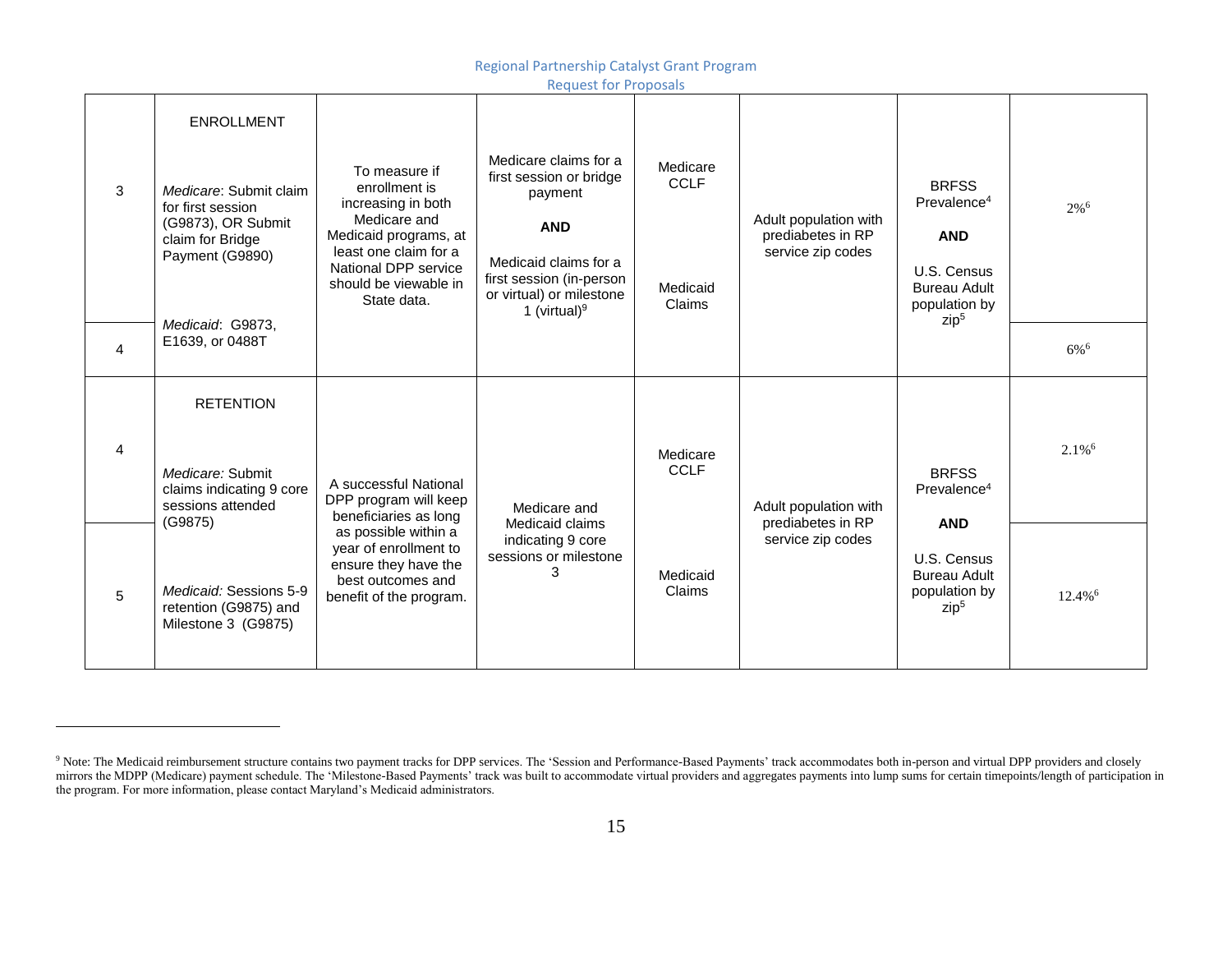Regional Partnership Catalyst Grant Program

<sup>&</sup>lt;sup>10</sup> Diabetes Prevention Program Research Group, Knowler WC, Fowler SE, et al. 10-year follow-up of diabetes incidence and weight loss in the Diabetes Prevention Program Outcomes Study [published correction appears in Lancet. 2009 Dec 19;374(9707):2054]. *Lancet*. 2009;374(9702):1677–1686. doi:10.1016/S0140-6736(09)61457-4[. https://www.ncbi.nlm.nih.gov/pmc/articles/PMC3135022/](https://www.ncbi.nlm.nih.gov/pmc/articles/PMC3135022/)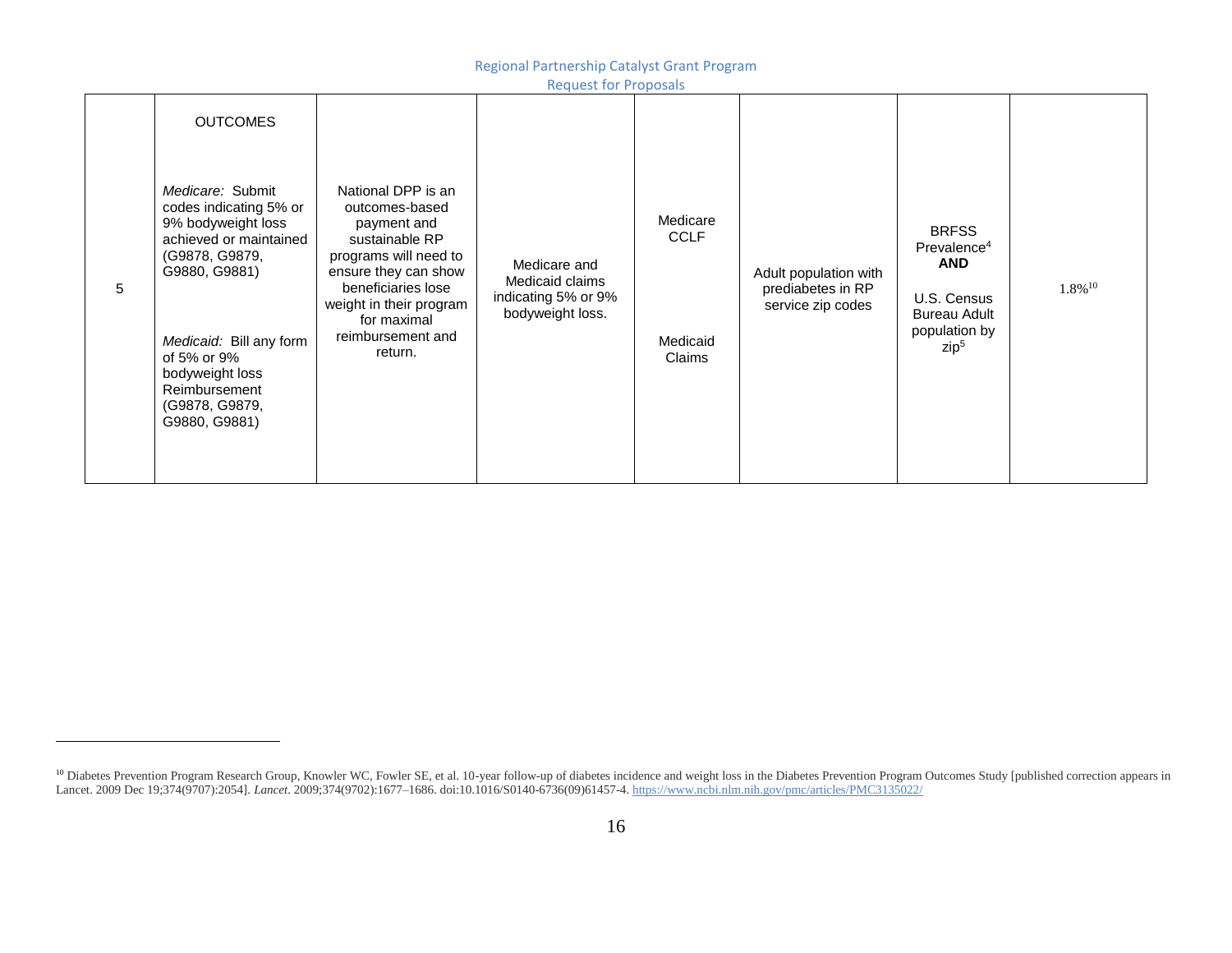## **Appendix B – Scale Targets Diabetes Management**

*General Philosophy:* Impacting diabetes management care across the state will help improve population health, care outcomes and total costs of care. Diabetes education services or Diabetes Self-Management Training (DSMT) is a Medicare reimbursed intervention that can be offered in both the community and health care settings, making it ideal for the Regional Partnership structure*.* The scale targets for DSMT funding will initially focus on showing development and growth of DSMT to increase Marylanders' access to the services. Next, the targets will focus the RPs on retaining beneficiaries and bringing participants to benefit completion to maximize the behavior effect on those who access the program. The targets are intended to incentivize an all-payer approach, though will only be measured Medicare claims due to data limitations. Some targets repeat in two years to incent improvement and gradation of different focuses as RPs develop. Finally, diabetes outcomes will be measured from the aggregate Prevention Quality Indicator 93 (PQI93) measure for diabetic admissions developed by AHRQ.<sup>11</sup> While the effect of DSMT alone may be minimal on each RP's participating hospital's rate of PQI93, HSCRC staff believe that duplication with the Potentially Avoidable Utilization (PAU) reimbursement incentive policy and the all-payer application facilitates amplified hospital focus. Staff have aligned the expected reduction with the State's Diabetes Action Plan's targeted hospitalization reductions.

<span id="page-17-0"></span>For wrap around DSMT services requesting RP funding, the creation of scale targets based on a common outcome presents operational and equity issues. To effectively evaluate the impact equally across RPs, HSCRC staff will again utilize the common PQI93 measure. The measure will also benefit from added hospital focus in the PAU program and will mirror that of DSMT services mentioned above.

## *Overall Methodology:*

- 1. RP Submits Participating Hospitals for Funding Stream Interventions
- 2. HSCRC Establishes Baseline Population in the participating RP Hospitals,
	- a. DSMT Services Medicare diabetic population as determined by an ICD-10 diagnosis code for diabetes within baseline year.
	- b. Non-DSMT Services -- The Medicare diabetic population as determined by an ICD-10 diagnosis code for diabetes within baseline year.
- 3. HSCRC Applies Evidence-based target to Baseline population (See Table Below)
- 4. HSCRC Establishes a target percentage for each Year of funding
- 5. HSCRC will report ongoing performance on all measures for RP tracking, targets will not change year over year

<sup>&</sup>lt;sup>11</sup> [https://www.qualityindicators.ahrq.gov/Downloads/Modules/PQI/V60-ICD10/TechSpecs/PQI\\_93\\_Prevention\\_Quality\\_Diabetes\\_Composite.pdf](https://www.qualityindicators.ahrq.gov/Downloads/Modules/PQI/V60-ICD10/TechSpecs/PQI_93_Prevention_Quality_Diabetes_Composite.pdf)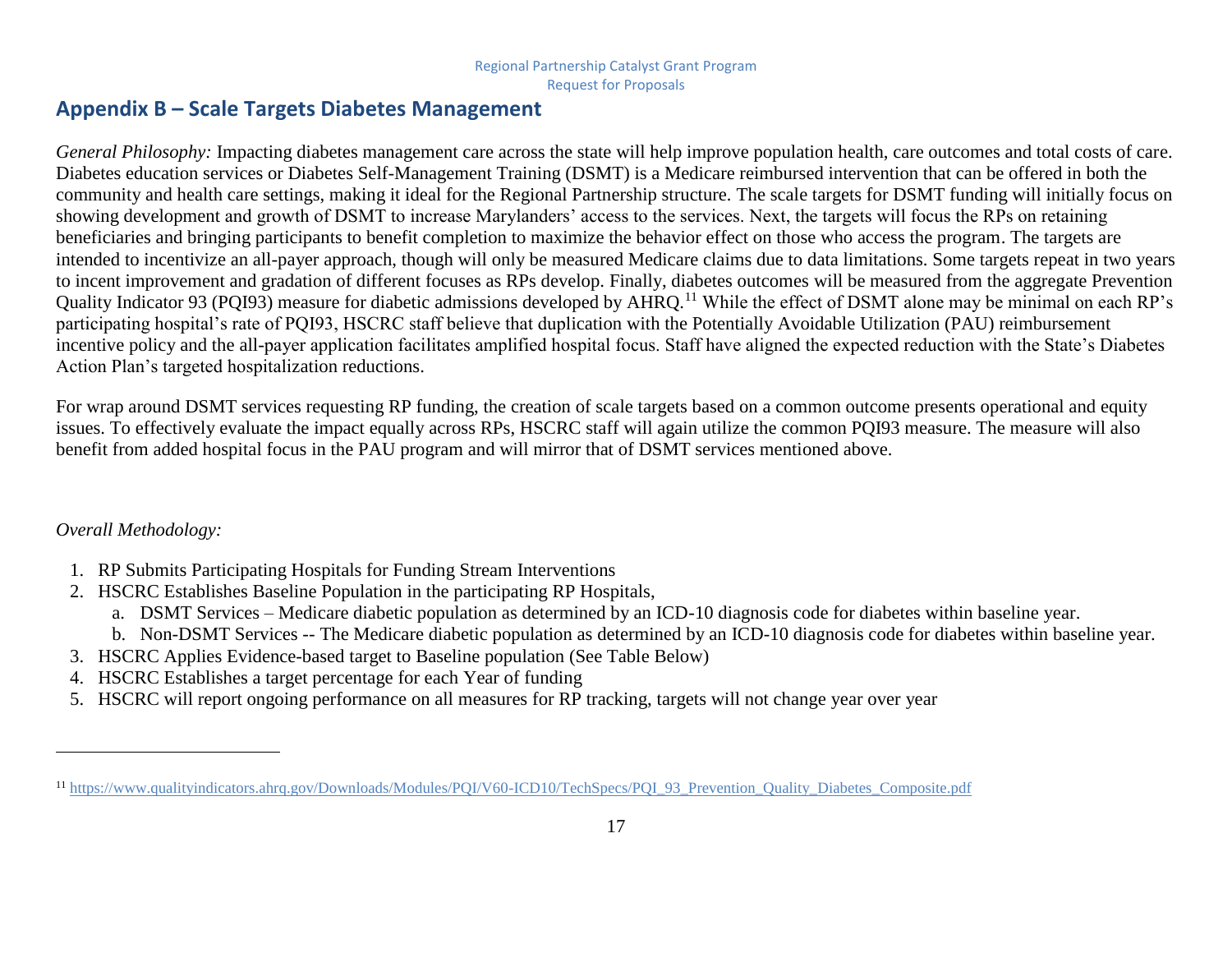| <b>RP</b> Year | Target <sup>12</sup>                                            | Logic                                                                                                                                                                                                                                                       | <b>Numerator</b>                                                                                                              | Num. Data<br><b>Source</b>                | <b>Denominator</b>                                                                                    | Den.<br><b>Data</b><br><b>Source</b> | <b>Evidence-Based</b><br><b>Target</b> |
|----------------|-----------------------------------------------------------------|-------------------------------------------------------------------------------------------------------------------------------------------------------------------------------------------------------------------------------------------------------------|-------------------------------------------------------------------------------------------------------------------------------|-------------------------------------------|-------------------------------------------------------------------------------------------------------|--------------------------------------|----------------------------------------|
|                | <b>DSMT Services Funding Scale Targets Year 1-5</b>             |                                                                                                                                                                                                                                                             |                                                                                                                               |                                           |                                                                                                       |                                      |                                        |
|                | American Diabetes<br>Association (ADA)<br>Accreditation         | The ADA provides<br>resources and<br>accreditation for DSMT<br>programs so that they<br>may receive Medicare<br>reimbursement, without<br>demonstrating this<br>progress RPs will not<br>be successful in<br>meeting the following<br>claims-based metrics. | Either ADA DSMT<br>Accreditation or a<br>Letter of Support from<br>an existing community<br>partner with an<br>accreditation. | RP Self-<br>Report,<br><b>HSCRC Audit</b> | N/A                                                                                                   | N/A                                  | N/A                                    |
| 2              | Initiation of DSMT<br><b>Services</b><br>Medicare: At least one | Initiation of DSMT must<br>reach a critical mass so<br>that providers reach<br>critical efficiency                                                                                                                                                          | Continuously enrolled<br>Part A and B Medicare<br>beneficiaries<br><b>WITH</b>                                                | Medicare                                  | Continuously enrolled<br>Part A and B Medicare<br>beneficiaries<br><b>WITH</b><br>At least one ICD-10 | Medicare                             | 15% <sup>14,15,16</sup>                |
| 3              | claim for DSMT<br>(G0108 or G0109)                              |                                                                                                                                                                                                                                                             | at least one claim for<br><b>DSMT</b> services<br>(G0108 or G0109)                                                            | <b>CCLF</b>                               | code for indicating<br>diabetes<br><b>WITHIN</b><br>RP Hospitals' Service<br>Area <sup>13</sup>       | <b>CCLF</b>                          | 25% 3,4,5                              |

<sup>&</sup>lt;sup>12</sup> Parentheses indicate CPT code for measurement in Medicare claims, when applicable.

<sup>&</sup>lt;sup>13</sup> "Within RP Hospitals' Service Area" refers to inpatient and outpatient claims associated with a hospital and Regional Partnership's member hospitals.

<sup>14</sup> <https://www.cms.gov/Medicare/Provider-Enrollment-and-Certification/SurveyCertificationGenInfo/DSMT-Accreditation-Program>

<sup>15</sup> Li R, Shrestha SS, Lipman R, et al. Diabetes self-management education and training among privately insured persons with newly diagnosed diabetes--United States, 2011-2012. *MMWR Morb Mortal Wkly Rep*. 2014;63(46):1045–1049.<https://pubmed.ncbi.nlm.nih.gov/25412060-diabetes-self-management-education-and-training-among-privately-insured-persons-with-newly-diagnosed-diabetes-united-states-2011-2012/>

<sup>&</sup>lt;sup>16</sup> Strawbridge, L. M., Lloyd, J. T., Meadow, A., Riley, G. F., & Howell, B. L. (2015). Use of Medicare's Diabetes Self-Management Training Benefit. Health education & behavior : the official publication of the Society fo Public Health Education, 42(4), 530–538. doi:10.1177/109019811456627[1 https://pubmed.ncbi.nlm.nih.gov/25616412-use-of-medicares-diabetes-self-management-training-benefit/](https://pubmed.ncbi.nlm.nih.gov/25616412-use-of-medicares-diabetes-self-management-training-benefit/)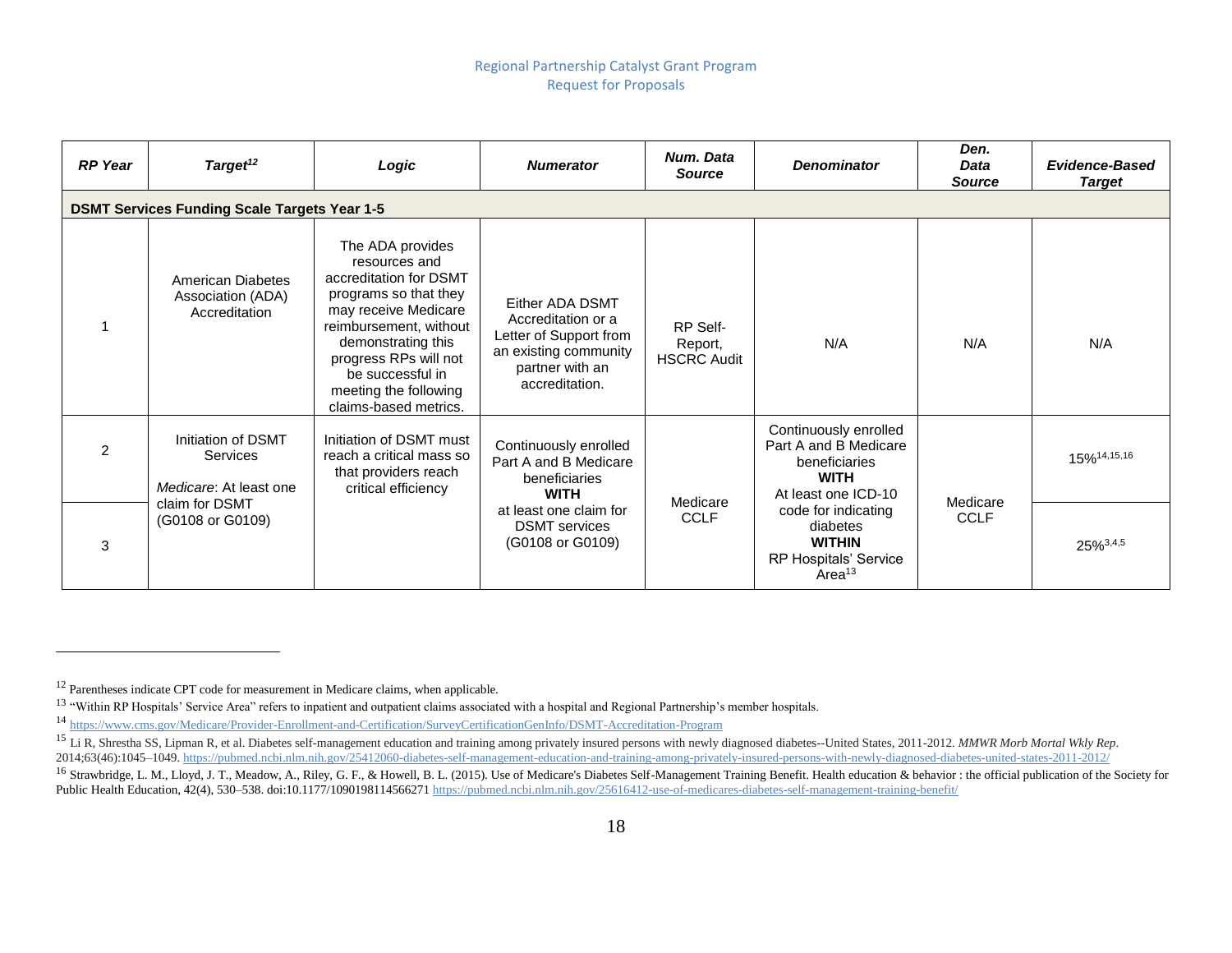Regional Partnership Catalyst Grant Program

|   |                                                                                                                  |                                                                                                                                                                                                    | <b>Request for Proposals</b>                                                                                                                          |                              |                                                                                                                                                                                                          |                                           |                    |
|---|------------------------------------------------------------------------------------------------------------------|----------------------------------------------------------------------------------------------------------------------------------------------------------------------------------------------------|-------------------------------------------------------------------------------------------------------------------------------------------------------|------------------------------|----------------------------------------------------------------------------------------------------------------------------------------------------------------------------------------------------------|-------------------------------------------|--------------------|
| 3 | Retention of<br>Participants<br>Medicare: Beneficiaries<br>who have five or more                                 | For DSMT programs to<br>have maximal impact<br>participants must stay<br>in the program and RPs                                                                                                    | Continuously enrolled<br>Part A and B Medicare<br>beneficiaries<br><b>WITH</b>                                                                        | Medicare<br><b>CCLF</b>      | Continuously enrolled<br>Part A and B Medicare<br>beneficiaries<br><b>WITH</b><br>At least one ICD-10<br>code for indicating                                                                             | Medicare<br><b>CCLF</b>                   | 15% 3,4,5          |
| 4 | claims for DSMT<br>(G0108 or G0109)                                                                              | services to do so.                                                                                                                                                                                 | must optimize their<br><b>DSMT</b> services<br>(G0108 or G0109)                                                                                       | at least five claims for     | diabetes<br><b>WITHIN</b><br><b>RP Hospitals' Service</b><br>Area <sup>13</sup>                                                                                                                          |                                           | 20%3,4,5           |
| 5 | <b>Completion Rate</b><br>Medicare: Beneficiaries<br>who have ten or more<br>claims for DSMT<br>(G0108 or G0109) | For DSMT programs<br>are designed to<br>produce an outcome by<br>the end of the benefit,<br>which is ten sessions<br>per beneficiary per<br>lifetime.                                              | Continuously enrolled<br>Part A and B Medicare<br>beneficiaries<br><b>WITH</b><br>at least ten claims for<br><b>DSMT</b> services<br>(G0108 or G0109) | Medicare<br><b>CCLF</b>      | Continuously enrolled<br>Part A and B Medicare<br>beneficiaries<br><b>WITH</b><br>At least one ICD-10<br>code for indicating<br>diabetes<br><b>WITHIN</b><br>RP Hospitals' Service<br>Area <sup>13</sup> | Medicare<br><b>CCLF</b>                   | $5\%^{3,4,5}$      |
| 5 | <b>Diabetes Outcomes</b><br>PQI93 Rate by hospital<br>participating in each RP                                   | Impacting management<br>of diabetes should<br>show an impact on the<br>outcomes for diabetes<br>patients, especially with<br>regards to prevention<br>quality and admissions<br>measured by PQI93. | Inpatient or<br>Observation visits >=<br>24 hrs flagged with<br><b>PQI93</b><br><b>WITHIN</b><br>RP Hospitals' Service<br>Area                        | <b>HSCRC</b><br>Casemix Data | Maryland adults<br><b>WITHIN</b><br>RP Hospitals' Service<br>Area <sup>12</sup>                                                                                                                          | 5-year<br>American<br>Community<br>Survey | $5%$ reduction $8$ |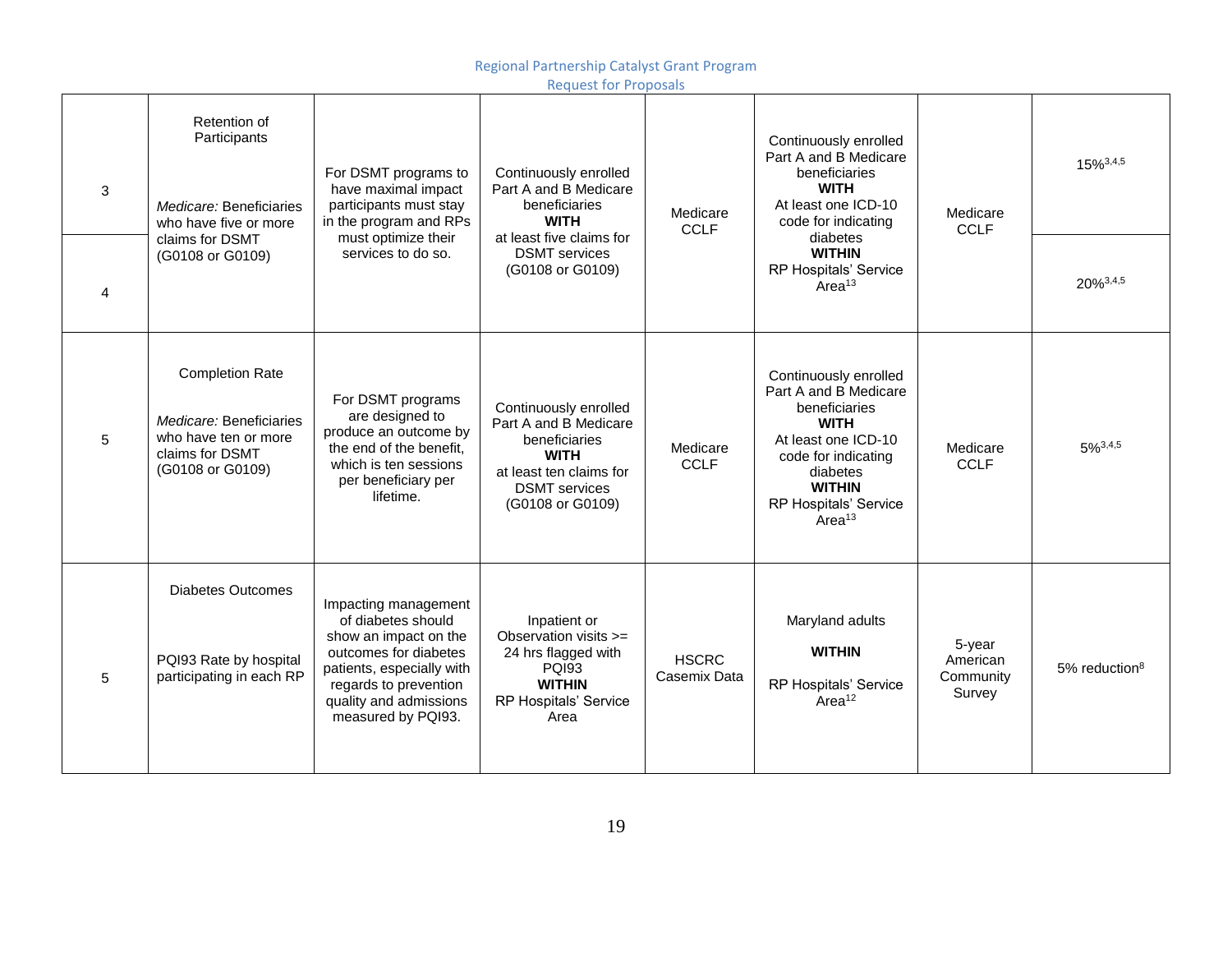|   | Wrap Around DSMT Services Scale Targets for Year 3 and 5              |                                                                                                                                                                                                    |                                                                                                                                         |                              |                                                                                 |                                           |                              |
|---|-----------------------------------------------------------------------|----------------------------------------------------------------------------------------------------------------------------------------------------------------------------------------------------|-----------------------------------------------------------------------------------------------------------------------------------------|------------------------------|---------------------------------------------------------------------------------|-------------------------------------------|------------------------------|
| 3 | <b>OUTCOMES</b><br>PQI93 Rate by hospital<br>participating in each RP | Impacting management<br>of diabetes should<br>show an impact on the<br>outcomes for diabetes<br>patients, especially with<br>regards to prevention<br>quality and admissions<br>measured by PQI93. | Inpatient or<br>Observation visits $>=$<br>24 hrs flagged with<br><b>PQI93</b><br><b>WITHIN</b><br>RP Hospitals' Service<br>Area        | <b>HSCRC</b><br>Casemix Data | Maryland adults<br><b>WITHIN</b><br>RP Hospitals' Service<br>Area <sup>12</sup> | 5-year<br>American<br>Community<br>Survey | 2.5% reduction <sup>17</sup> |
| 5 | <b>OUTCOMES</b><br>PQI93 Rate by hospital<br>participating in each RP | Impacting management<br>of diabetes should<br>show an impact on the<br>outcomes for diabetes<br>patients, especially with<br>regards to prevention<br>quality and admissions<br>measured by PQI93. | Inpatient or<br>Observation visits $>=$<br>24 hrs flagged with<br><b>PQI93</b><br><b>WITHIN</b><br><b>RP Hospitals' Service</b><br>Area | <b>HSCRC</b><br>Casemix Data | Maryland adults<br><b>WITHIN</b><br>RP Hospitals' Service<br>Area <sup>12</sup> | 5-year<br>American<br>Community<br>Survey | $5\%$ reduction <sup>8</sup> |

<sup>&</sup>lt;sup>17</sup> Maryland Diabetes Action Pla[n https://phpa.health.maryland.gov/CCDPC/Pages/diabetes-action-plan.aspx](https://phpa.health.maryland.gov/CCDPC/Pages/diabetes-action-plan.aspx)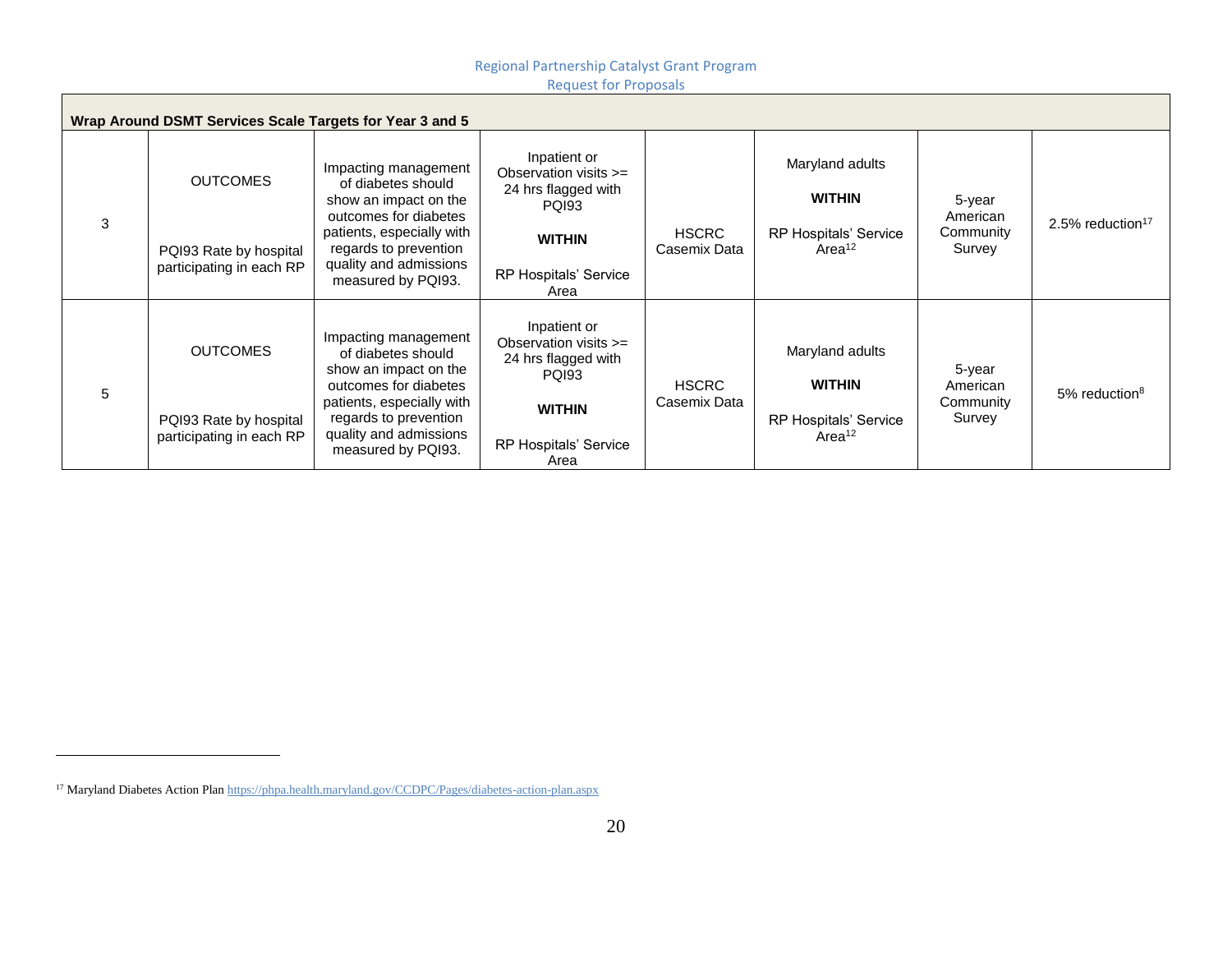## **Appendix C – Scale Targets Behavioral Health Crisis Services**

*General Philosophy:* Crisis Services will take time to build and scale to a measurable impact within each hospital. The HSCRC has consulted experts and literature to develop reasonable targets to ensure the impact and sustainability of funding.<sup>18,19,20</sup> The first three years of Regional Partnership funding will be dedicated to building crisis services and establishing efficient interventions. By the fourth year of implementing crisis services, hospitals should experience a reduction in Emergency Department (ED) boarding times as hospitals more efficiently begin diverting and referring patients to newly created crisis centers. Finally, as crisis centers become more established in the community and connect to other emergency systems like police and EMS, hospitals should experience an overall reduction in the number of repeat ED cases for behavioral health. Scale targets will be implemented to mirror this progression throughout the five years of funding. Of note, there is currently no reliable way of measuring ED boarding times for psychiatric patients. The NQF measures of OP-18c has sample size issues for Maryland, which may unreliably skew performance. Over the next year, HSCRC staff will work with CRISP to develop an ADT-based measure of ED psychiatric boarding with industry input.

#### <span id="page-21-0"></span>*Overall Methodology:*

- 1. RP Submits Participating Hospitals for Funding Stream Interventions
- 2. HSCRC Establishes Baseline Population in RP Hospitals' service area
	- a. Crisis Services -- BH ED Utilizers as determined by CCS logic for Substance Abuse and Mental Health Flags PLUS CCW Substance Abuse ICD-10 procedure-based codes within Casemix
- 3. HSCRC Applies Evidence-based target to Baseline population (See Table Below)
- 4. HSCRC Establishes a target percentage for each Year of funding
- 5. HSCRC will report ongoing performance on all measures for RP tracking, targets will not change year over year

<sup>&</sup>lt;sup>18</sup> Balfour, M. E., Tanner, K., Jurica, P. J., Rhoads, R., & Carson, C. A. (2016). Crisis Reliability Indicators Supporting Emergency Services (CRISES): A Framework for Developing Performance Measures for Behavioral Health Crisis and Psychiatric Emergency Programs. *Community mental health journal*, *52*(1), 1–9. doi:10.1007/s10597-015-9954-5

<sup>&</sup>lt;sup>19</sup> Salkever, D., Gibbons, B., & Ran, X. (2014). Do comprehensive, coordinated, recovery-oriented services alter the pattern of use of treatment services? Mental health treatment study impacts on SSDI beneficiaries' use o inpatient, emergency, and crisis services. *The journal of behavioral health services & research*, *41*(4), 434-446.

<sup>&</sup>lt;sup>20</sup> National Action Alliance for Suicide Prevention: Crisis Services Task Force. (2016). Crisis now: Transforming services is within our reach. Washington, DC: Education Development Center, Inc. <https://theactionalliance.org/sites/default/files/crisisnow.pdf>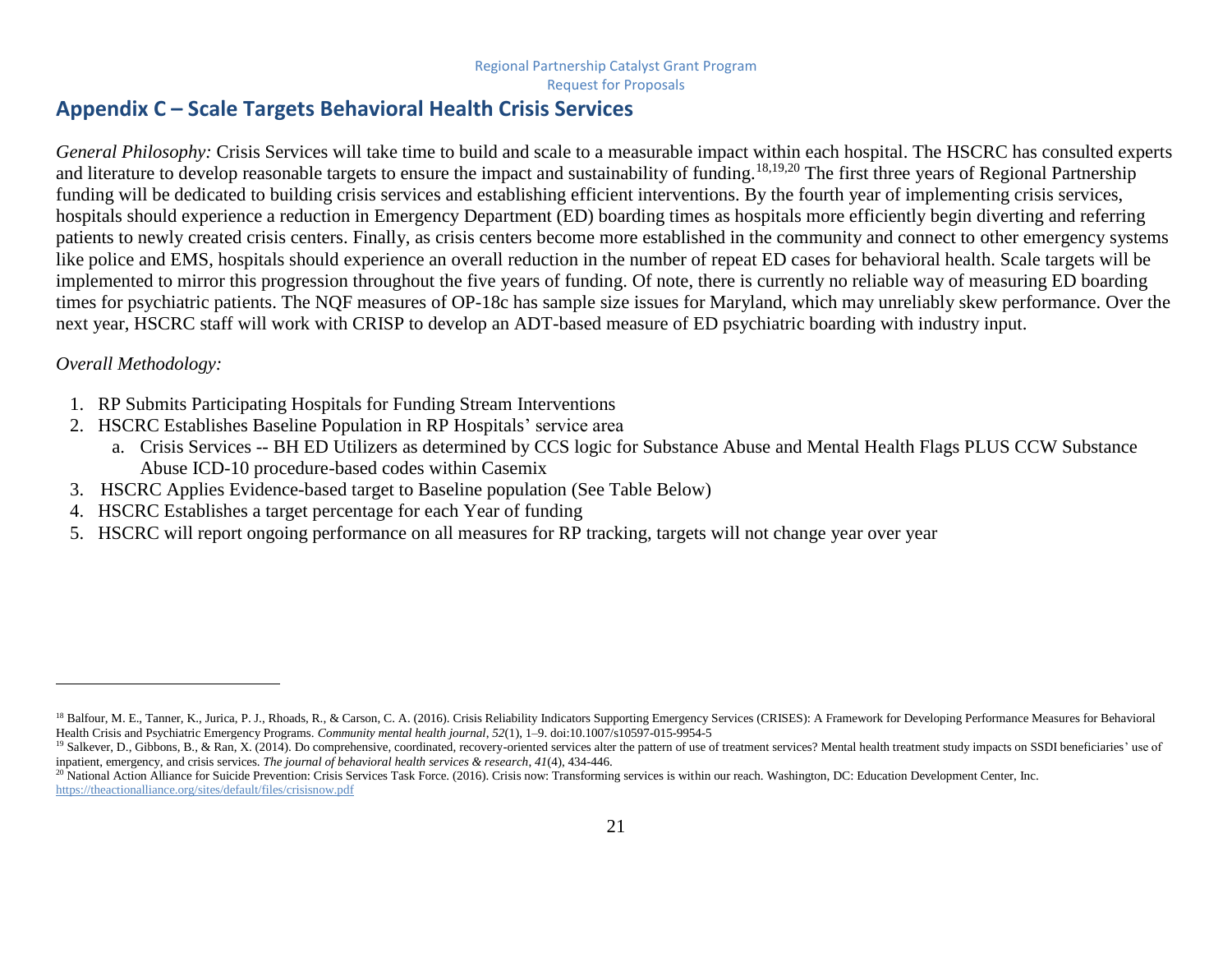Crisis Services Scale Targets – Years 1-5

| <b>RP</b> Year | <b>Target</b>                                         | Logic                                                                                                                                                                          | <b>Numerator</b>                                                                                                                                                                                                                                                                                                | Num. Data<br><b>Source</b>                               | <b>Denominator</b>                                                                                                         | Den.<br><b>Data</b><br><b>Source</b>                     | <b>Evidence-Based</b><br><b>Target</b>                                        |
|----------------|-------------------------------------------------------|--------------------------------------------------------------------------------------------------------------------------------------------------------------------------------|-----------------------------------------------------------------------------------------------------------------------------------------------------------------------------------------------------------------------------------------------------------------------------------------------------------------|----------------------------------------------------------|----------------------------------------------------------------------------------------------------------------------------|----------------------------------------------------------|-------------------------------------------------------------------------------|
|                |                                                       |                                                                                                                                                                                | Crisis Services (Including Crisis Now and other Wrap Around Support Services) Scale Targets - Years 1-5                                                                                                                                                                                                         |                                                          |                                                                                                                            |                                                          |                                                                               |
| 1 through<br>3 | <b>Crisis Services</b><br>Planning and<br>Development | Each RP should<br>show development<br>of the Crisis Now<br>component(s)<br>indicated in their<br>application                                                                   | 5-Year Development<br>1.<br>and Business Plan for<br><b>RP Crisis Services</b><br><b>MOUs with Community</b><br>Partners, Member<br>Hospitals and local<br>emergency services (if<br>indicated partners in<br>business plan)<br>Crisis Protocols for<br>3.<br>Services indicated in<br>application/award letter | RP Self-<br>Report,<br><b>HSCRC Audit</b>                | N/A                                                                                                                        | N/A                                                      | N/A                                                                           |
| 4              | <b>ED Boarding Times</b>                              | As hospitals<br>integrate Crisis<br>Services into<br>emergency<br>operations, the ED<br>wait times or<br>boarding times for<br>behavioral health<br>patients should<br>reduce. | Aggregate wait time for ED<br>BH Cases as determined<br>by CCS + CCW Flag Logic<br><b>WITH</b><br>An inpatient admission or<br>observation stay                                                                                                                                                                 | Casemix<br>Integration<br>with CRISP<br><b>ADT Feeds</b> | Aggregate wait time<br>for ED BH Cases as<br>determined by CCS<br>+ CCW Flag Logic<br><b>WITHIN</b><br><b>RP Hospitals</b> | Casemix<br>Integration<br>with CRISP<br><b>ADT Feeds</b> | To Be<br>Developed with<br>CRISP - will be<br>released with<br>funding notice |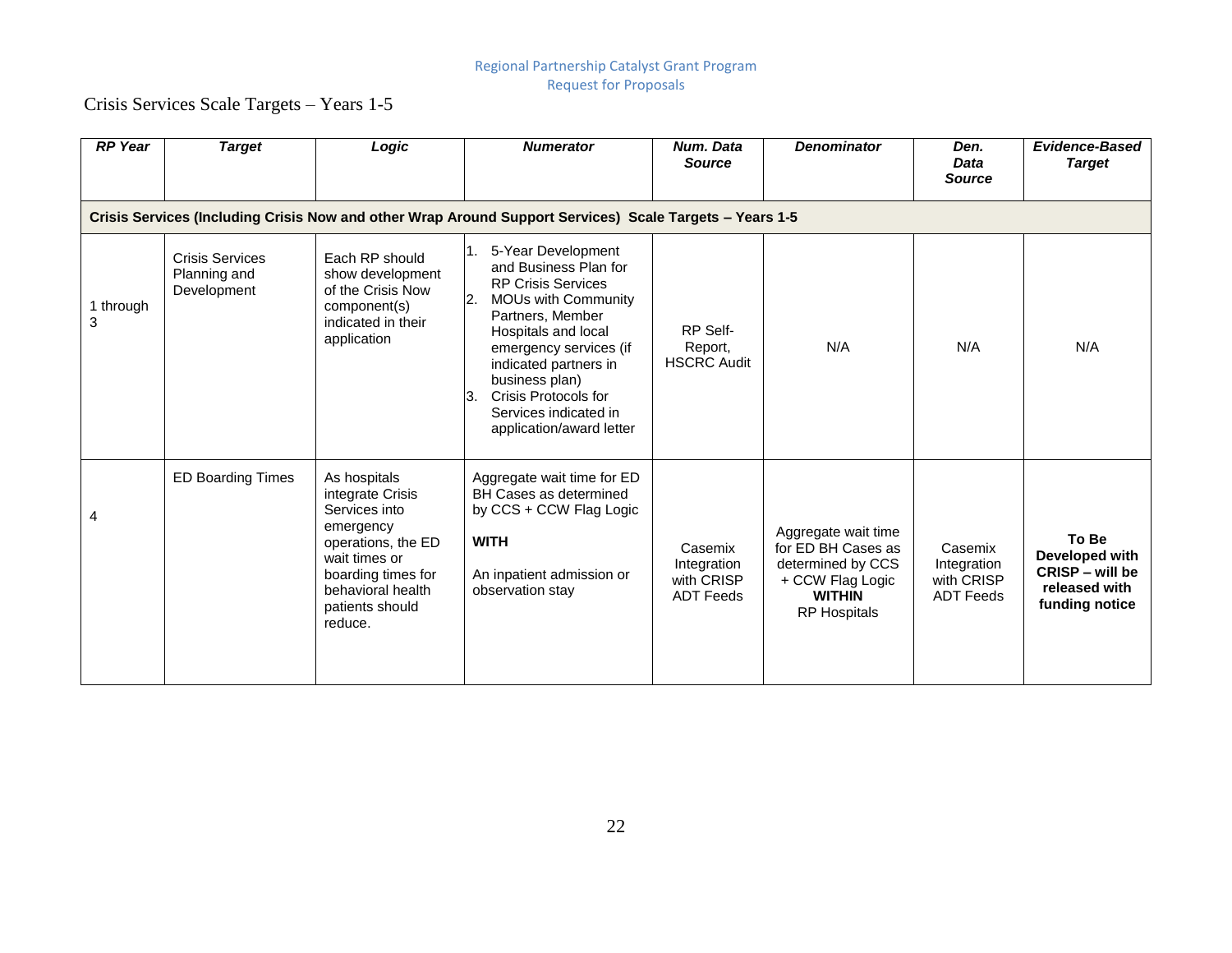#### Regional Partnership Catalyst Grant Program

Request for Proposals

| 5 | <b>ED Behavioral Health</b><br><b>Repeat Utilization</b> | <b>Crisis Services</b><br>should be<br>established within<br>the community for<br>preventative ED<br>utilization and<br>outreach in addition<br>to integration with<br>other emergency<br>services like police<br>and EMS. | All ED BH Cases as<br>determined by CCS + CCW<br>Flag Logic<br><b>WITH</b><br>3 or more ED visits in the<br>past calendar year | Casemix | Total ED BH Cases<br>as determined by<br>CCS + CCW Flag<br>Logic<br><b>WITHIN</b><br><b>RP Hospitals</b> | Casemix | 10% Reduction <sup>21</sup> |
|---|----------------------------------------------------------|----------------------------------------------------------------------------------------------------------------------------------------------------------------------------------------------------------------------------|--------------------------------------------------------------------------------------------------------------------------------|---------|----------------------------------------------------------------------------------------------------------|---------|-----------------------------|
|---|----------------------------------------------------------|----------------------------------------------------------------------------------------------------------------------------------------------------------------------------------------------------------------------------|--------------------------------------------------------------------------------------------------------------------------------|---------|----------------------------------------------------------------------------------------------------------|---------|-----------------------------|

 $\overline{a}$ 

<sup>21</sup> Salkever D, Gibbons B, Ran X. Do comprehensive, coordinated, recovery-oriented services alter the pattern of use of treatment services? Mental health treatment study impacts on SSDI beneficiaries' use of inpatient,

emergency, and crisis services [published correction appears in J Behav Health Serv Res. 2014 Oct;41(4):559]. *J Behav Health Serv Res*. 2014;41(4):434–446. doi:10.1007/s11414-013-9388-1.<br>https://pubmed.ncbi.nlm.nih.gov/24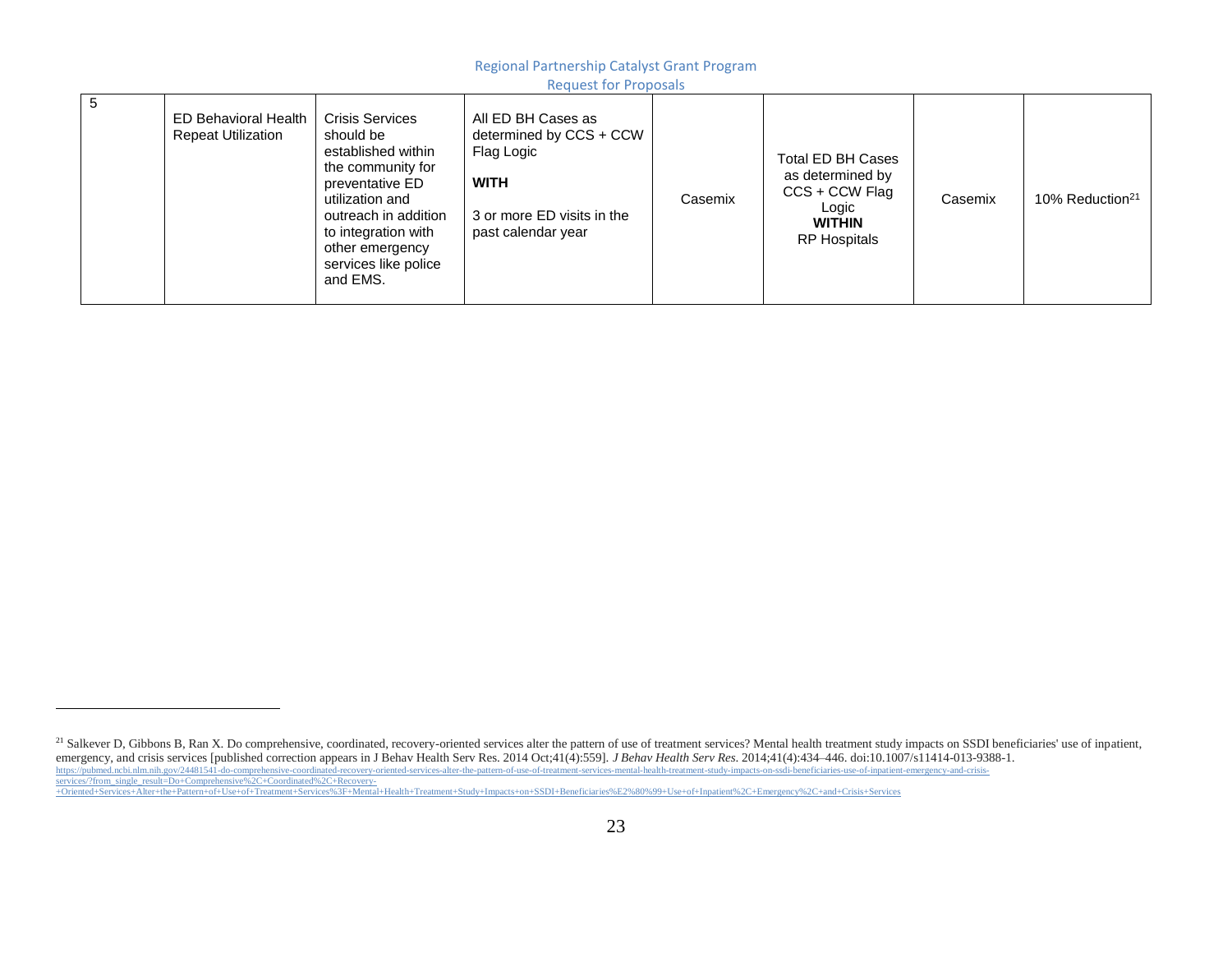## <span id="page-24-0"></span>**Appendix D – Proposal Summary Template**

As such, the applicants should provide short summaries with the most relevant points. Reviewers will rely on the more detailed Project Narrative for a more complete understanding of the proposal.

| Hospital/Applicant:                |  |
|------------------------------------|--|
| <b>Hospital Members:</b>           |  |
| <b>Health System Affiliations:</b> |  |
| <b>Funding Track:</b>              |  |
| <b>Total Budget Request:</b>       |  |

| <b>Target Patient Population</b> |
|----------------------------------|
|                                  |
|                                  |
|                                  |
|                                  |
| Proposed Activities              |
|                                  |
|                                  |
|                                  |
|                                  |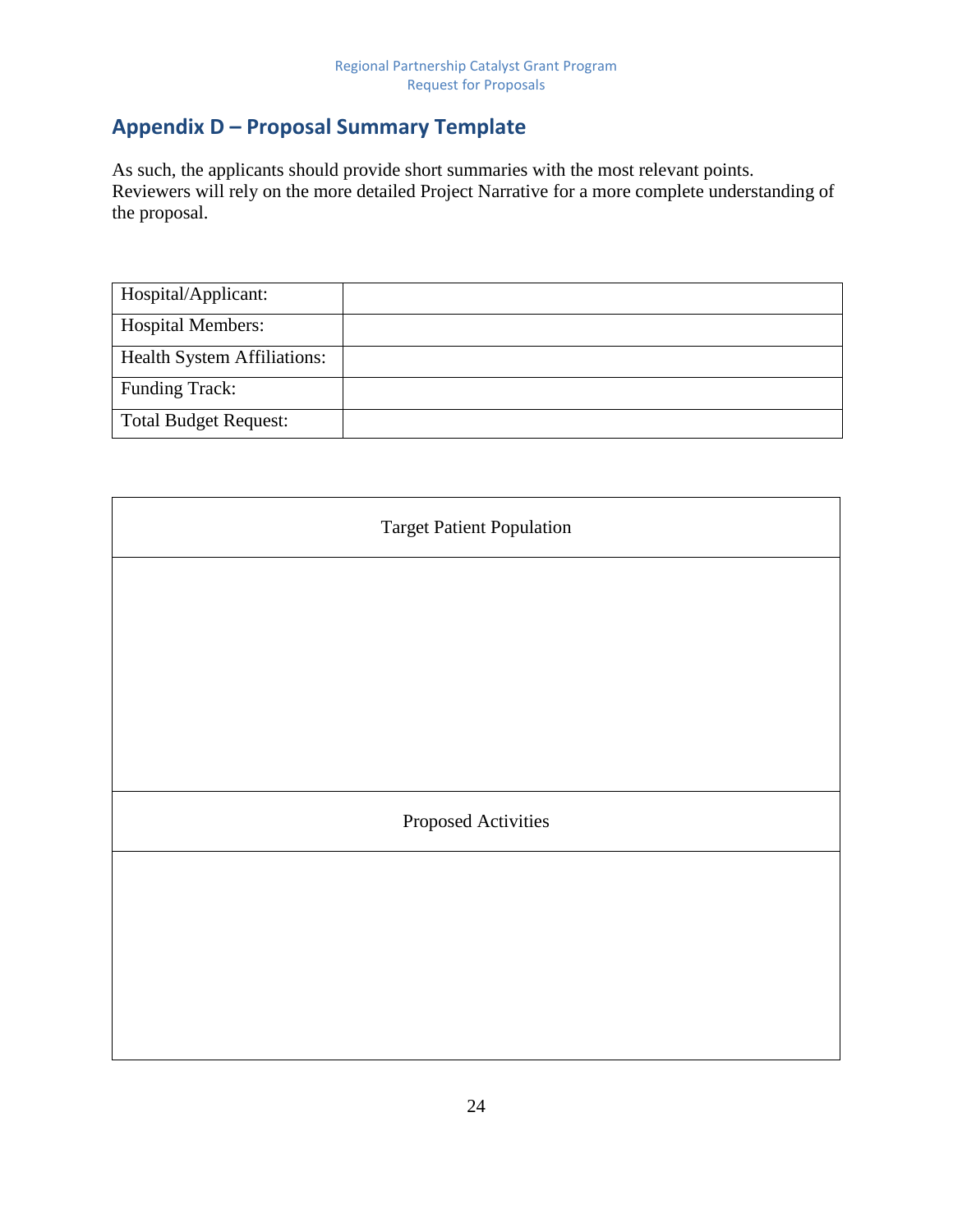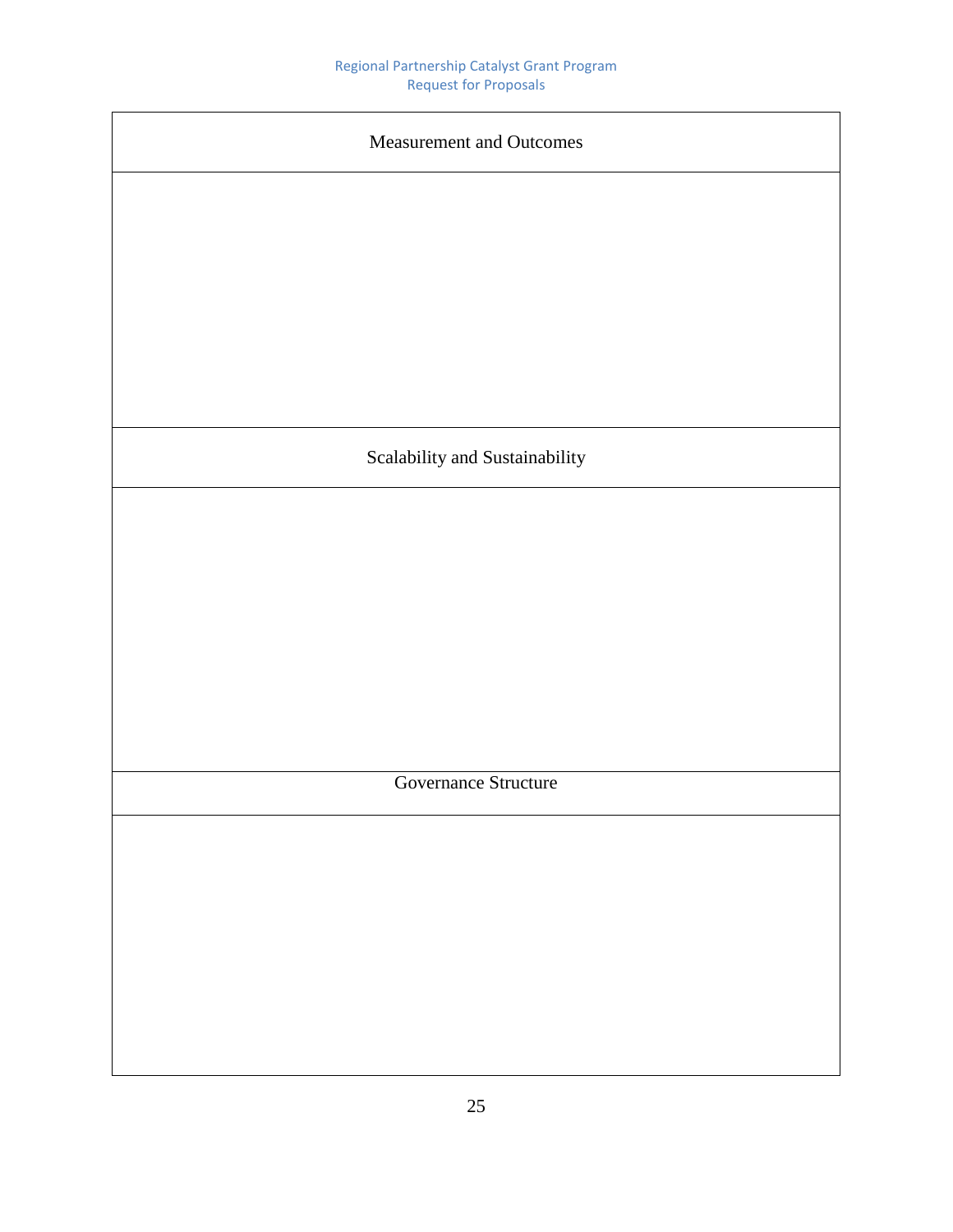| Participating Partners and Financial Support<br>List member hospitals/community collaborators and describe any resource sharing, financial<br>support and/or in-kind support, if applicable. |  |  |
|----------------------------------------------------------------------------------------------------------------------------------------------------------------------------------------------|--|--|
|                                                                                                                                                                                              |  |  |
|                                                                                                                                                                                              |  |  |
|                                                                                                                                                                                              |  |  |
| <b>Implementation Plan</b>                                                                                                                                                                   |  |  |
|                                                                                                                                                                                              |  |  |
|                                                                                                                                                                                              |  |  |
|                                                                                                                                                                                              |  |  |
| Budget & Expenditures                                                                                                                                                                        |  |  |
|                                                                                                                                                                                              |  |  |
|                                                                                                                                                                                              |  |  |
|                                                                                                                                                                                              |  |  |
|                                                                                                                                                                                              |  |  |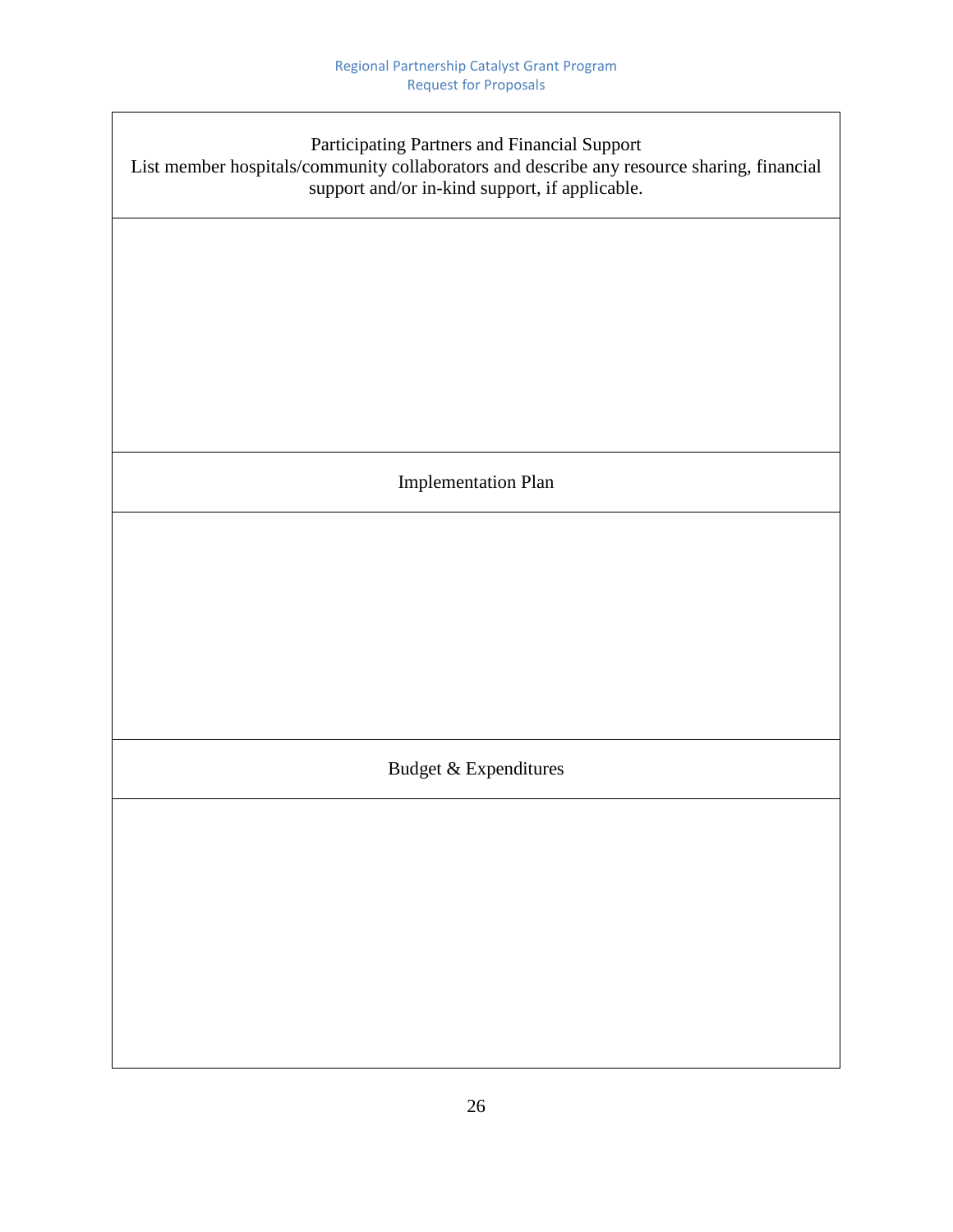## <span id="page-27-0"></span>**Appendix E – Listing of Regional Partnership Collaborators**

Please complete the following table for each Regional Partnership Collaborator. Create more tables, as necessary.

| Name of Collaborator (1):                                    |  |
|--------------------------------------------------------------|--|
| Type of Organization:<br>(i.e. LHIC, Non-Profit, LBHA)       |  |
| Amount and Purpose of Direct<br>Financial Support, if any    |  |
| Type and Purpose of In-Kind<br>Support, if any               |  |
| Type and Purpose of Resource<br>Sharing arrangements, if any |  |
| Roles and Responsibilities within the Regional Partnership:  |  |
|                                                              |  |
|                                                              |  |
|                                                              |  |

| Name of Collaborator (2):                                   |  |
|-------------------------------------------------------------|--|
| Type of Organization:                                       |  |
| (i.e. LHIC, Non-Profit, LBHA)                               |  |
| Amount and Purpose of Direct                                |  |
| Financial Support, if any                                   |  |
| Type and Purpose of In-Kind                                 |  |
| Support, if any                                             |  |
| Type and Purpose of Resource                                |  |
| Sharing arrangements, if any                                |  |
| Roles and Responsibilities within the Regional Partnership: |  |
|                                                             |  |
|                                                             |  |
|                                                             |  |
|                                                             |  |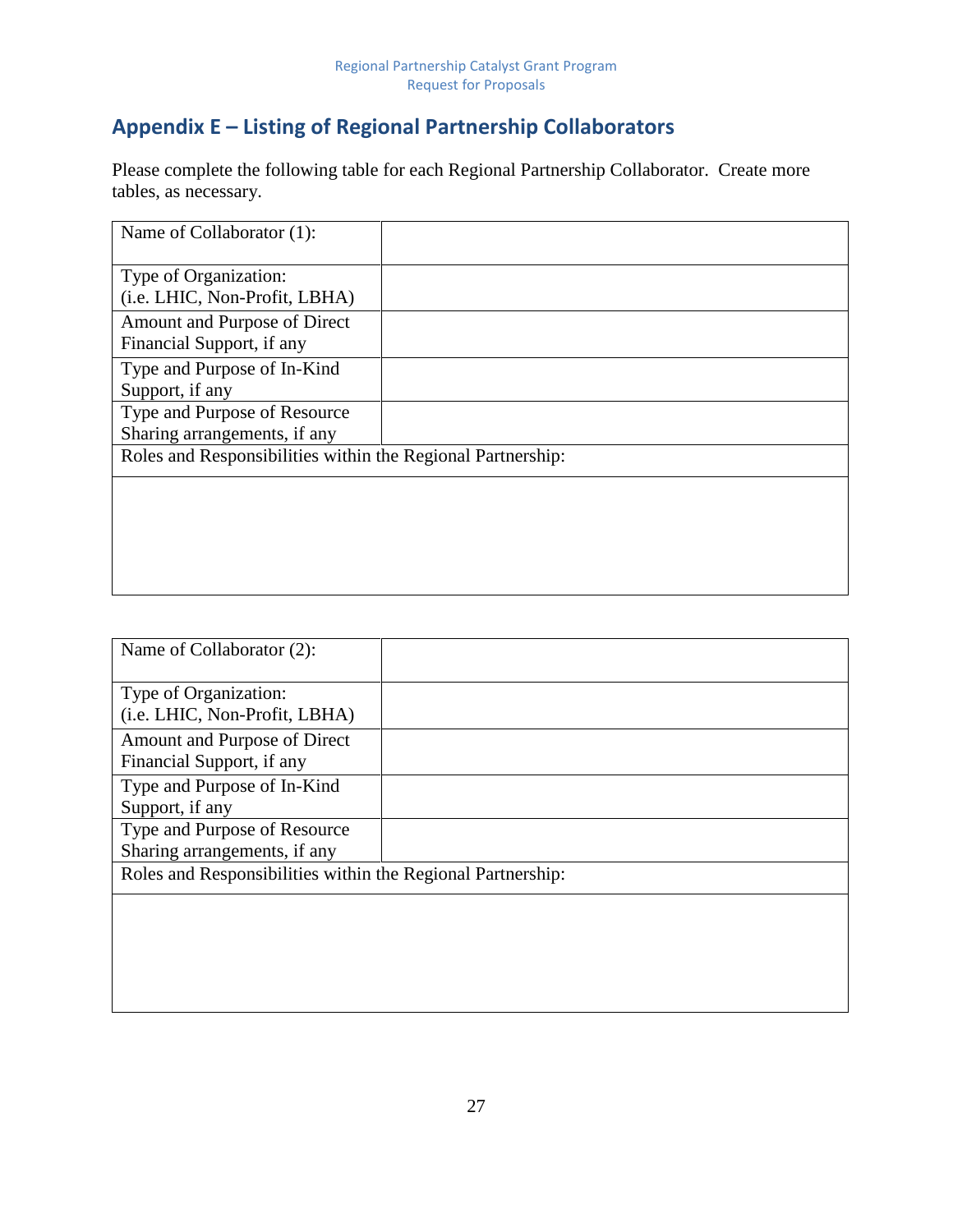| Name of Collaborator (3):                                   |  |
|-------------------------------------------------------------|--|
| Type of Organization:                                       |  |
| (i.e. LHIC, Non-Profit, LBHA)                               |  |
| Amount and Purpose of Direct                                |  |
| Financial Support, if any                                   |  |
| Type and Purpose of In-Kind                                 |  |
| Support, if any                                             |  |
| Type and Purpose of Resource                                |  |
| Sharing arrangements, if any                                |  |
| Roles and Responsibilities within the Regional Partnership: |  |
|                                                             |  |
|                                                             |  |
|                                                             |  |
|                                                             |  |
|                                                             |  |

| Name of Collaborator (4):                                   |  |
|-------------------------------------------------------------|--|
| Type of Organization:                                       |  |
| (i.e. LHIC, Non-Profit, LBHA)                               |  |
| Amount and Purpose of Direct                                |  |
| Financial Support, if any                                   |  |
| Type and Purpose of In-Kind                                 |  |
| Support, if any                                             |  |
| Type and Purpose of Resource                                |  |
| Sharing arrangements, if any                                |  |
| Roles and Responsibilities within the Regional Partnership: |  |
|                                                             |  |
|                                                             |  |
|                                                             |  |
|                                                             |  |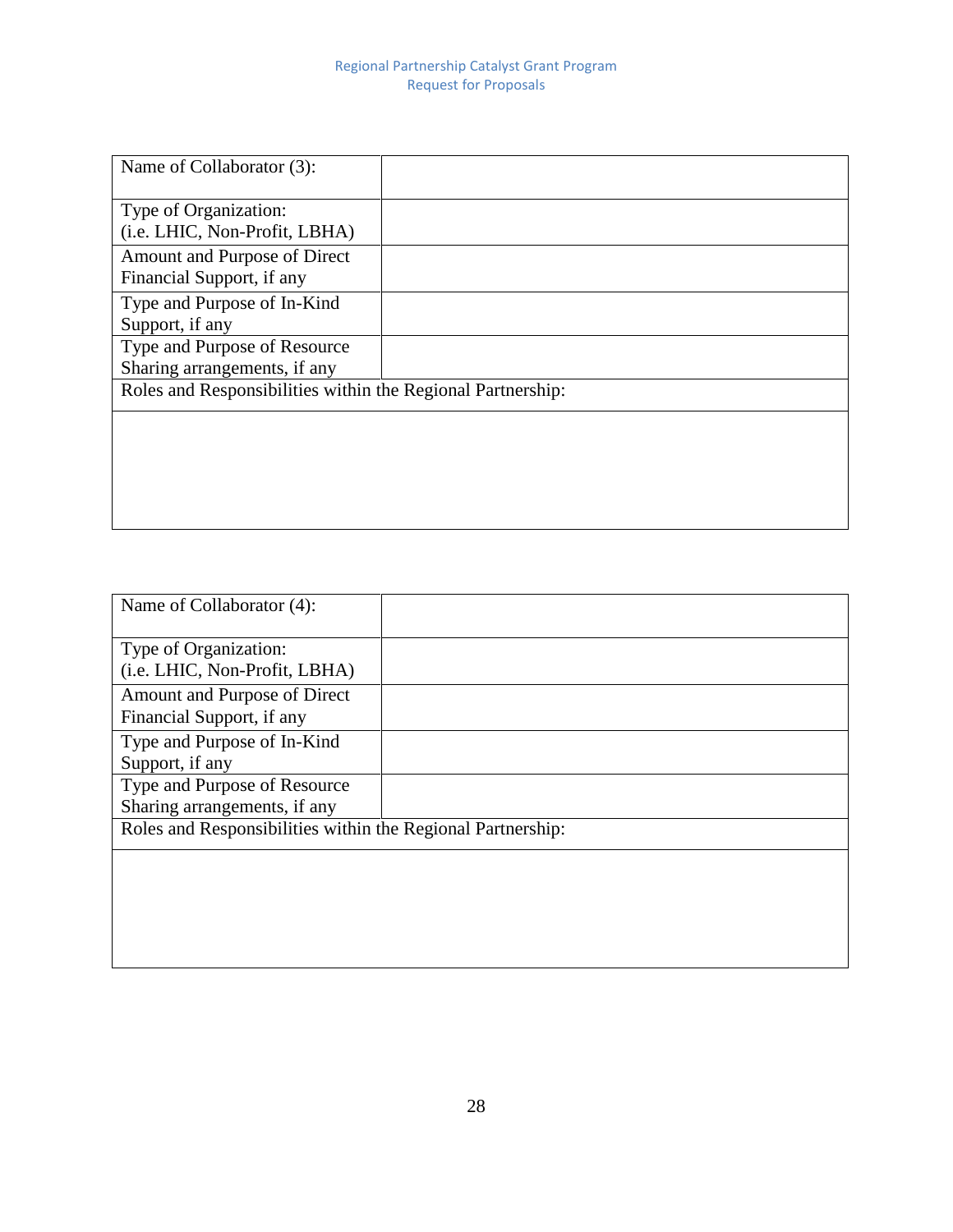# <span id="page-29-0"></span>**Appendix F - Budget Template**

| Hospital/Applicant:          |  |
|------------------------------|--|
| <b>Regional Partnership</b>  |  |
| Members:                     |  |
| <b>Funding Track:</b>        |  |
| <b>Total Budget Request:</b> |  |

| <b>Workforce/Type of Staff</b> | <b>Description</b> | Amount |
|--------------------------------|--------------------|--------|
|                                |                    |        |
|                                |                    |        |
|                                |                    |        |
|                                |                    |        |
|                                |                    |        |
|                                |                    |        |
|                                |                    |        |
|                                |                    |        |
|                                |                    |        |
|                                |                    |        |
|                                |                    |        |
|                                |                    |        |
|                                |                    |        |
|                                |                    |        |
|                                |                    |        |
|                                |                    |        |
| <b>IT/Technologies</b>         | <b>Description</b> | Amount |
|                                |                    |        |
|                                |                    |        |
|                                |                    |        |
|                                |                    |        |
|                                |                    |        |
|                                |                    |        |
|                                |                    |        |
|                                |                    |        |
|                                |                    |        |
|                                |                    |        |
|                                |                    |        |
|                                |                    |        |
|                                |                    |        |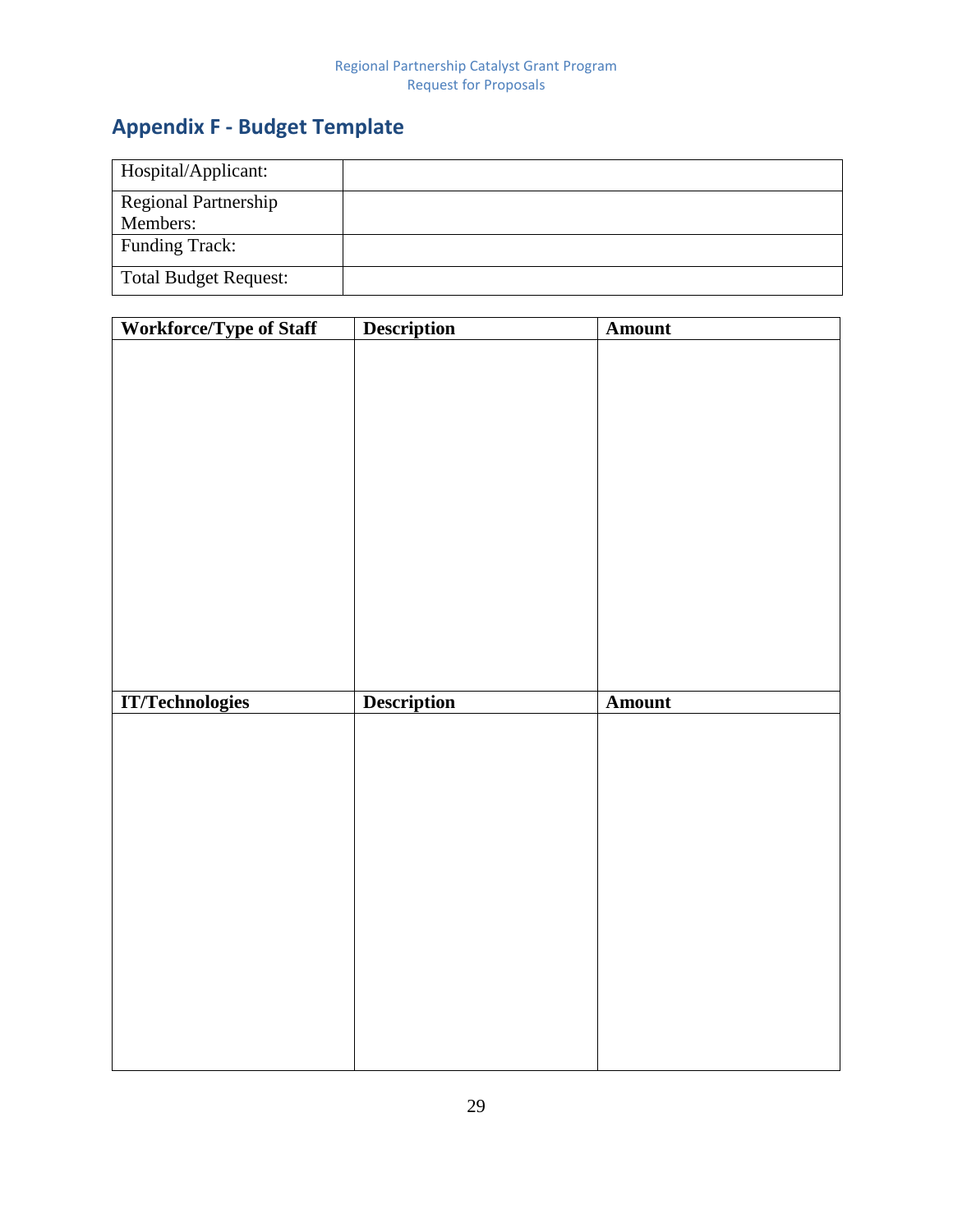| <b>Wrap Around Services</b>   | <b>Description</b> | <b>Amount</b> |
|-------------------------------|--------------------|---------------|
| (that are not captured above) |                    |               |
|                               |                    |               |
|                               |                    |               |
|                               |                    |               |
|                               |                    |               |
|                               |                    |               |
|                               |                    |               |
|                               |                    |               |
|                               |                    |               |
|                               |                    |               |
|                               |                    |               |
|                               |                    |               |
| <b>Other Indirect Costs</b>   | <b>Description</b> | <b>Amount</b> |
|                               |                    |               |
|                               |                    |               |
|                               |                    |               |
|                               |                    |               |
|                               |                    |               |
|                               |                    |               |
|                               |                    |               |
|                               |                    |               |
|                               |                    |               |
|                               |                    |               |
|                               |                    |               |
| <b>Total Expenses &amp;</b>   |                    |               |
| <b>Investments</b>            |                    |               |